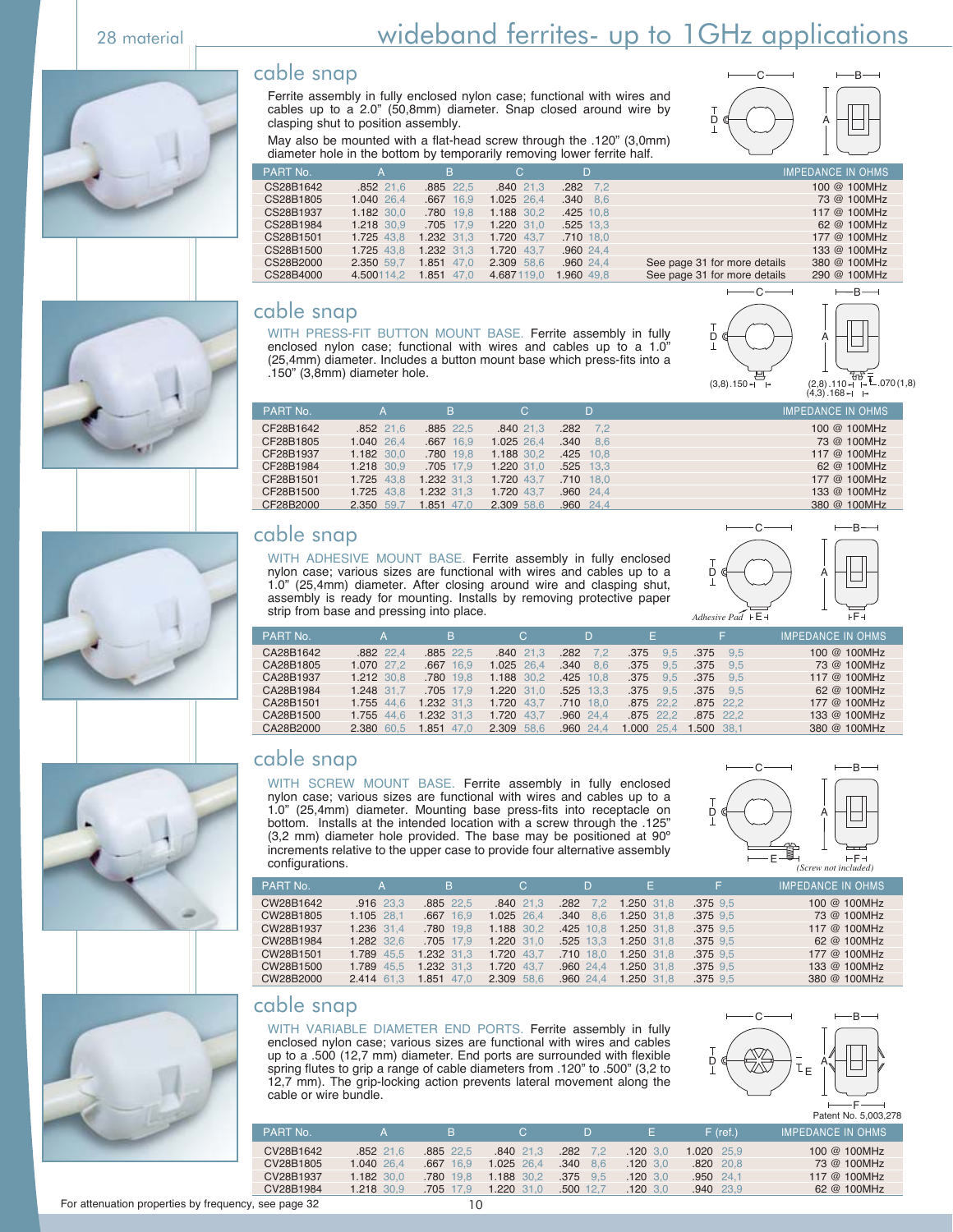#### cable snap

Ferrite assembly in fully enclosed nylon case; functional with wires and cables up to a .520" (13,2mm) diameter. Snap closed around wire by clasping shut to position assembly. Cable tie-wraps may be threaded through the loops on each side.



Larger I.D.'s permit multiple cable turns for greater impedance effect. See page 6, figures 3 and 4.

| PART No   |             |                      | $\mathbf{C}$ | Ð                | . н.       |              | G                    | IMPEDANCE IN OHMS |
|-----------|-------------|----------------------|--------------|------------------|------------|--------------|----------------------|-------------------|
| CS28B0642 | $.923$ 23.4 | $.708$ 18.0          | .780 19.8    | $.300 \quad 7.6$ | $.143$ 3.6 |              | .818 20.8 1.000 25.4 | 100 @ 100 MHz     |
| CS28B0805 | 1.095 27.8  | .476 12.1            | .965 24.5    | $.345$ $8.8$     | .100 2.5   | 1.003 25.5   | $.890$ 22.6          | 73 @ 100MHz       |
| CS28B0937 | 1.222 31.0  | $.691$ 17.6          | 1.078 27.4   | 425 10.8         | $.098$ 2.5 | $1.116$ 28.3 | $.930$ $23.6$        | 117 @ 100MHz      |
| CS28B0984 | 1.275 32.3  | .547 13.9 1.145 29.1 |              | .525 13.3        | $.095$ 2.4 | 1.183 30.0   | $.867$ 22.0          | 62 @ 100MHz       |

#### cable snap

WITH PRESS FIT MOUNT. Ferrite assembly in fully enclosed nylon case; various sizes are functional with wires and cables up to a .520" (13,2mm) diameter. After closing around wire and clasping shut, assembly snap-fits into mounting base. Base may be installed either before or after product assembly by pressing the integral spring tab fastener into a .187" (4,7mm) diameter hole.



| PART No   |             | R.          | $\mathbf{C}$ | D.          |            |            | $(\frac{1}{2})$                       | н.          | <b>IMPEDANCE IN OHMS</b> |
|-----------|-------------|-------------|--------------|-------------|------------|------------|---------------------------------------|-------------|--------------------------|
| CF28B0642 | $.995$ 25.2 | .708 18.0   | .780 19.8    | $.300$ 7.6  |            |            | .280 7.1 .183 4.6 1.000 25.4 .240 6.1 |             | 100 @ 100MHz             |
| CF28B0805 | 1.180 30.0  | .476 12.1   | $.965$ 24.5  | $.345$ 8.8  | $.280$ 7.1 | $.183$ 4.6 | .890 22.6                             | $.240\;6.1$ | 73 @ 100MHz              |
| CF28B0937 | 1.293 32.8  | .691 17.6   | 1.078 27.4   | .42510.8    | $.280$ 7.1 | $.183$ 4.6 | .930 23.6                             | $.240\;6.1$ | 117 @ 100MHz             |
| CF28B0984 | 1.360 34.5  | $.547$ 13.9 | 1.145 29.1   | $.525$ 13.3 | $.280$ 7.1 | $.183$ 4.6 | .867 22.0                             | $.240\;6.1$ | 62 @ 100MHz              |

#### cable snap

WITH ADHESIVE MOUNTING BASE. Ferrite assembly in fully enclosed nylon case; various sizes are functional with wires and cables up to a .520" (13,2mm) diameter. After closing around wire and clasping shut, assembly is snap-fitted into its mounting base. May be installed in its intended location before or after product assembly simply by removing protective paper strip from base and pressing into place.



| PART No.  |            | н.          |            |                  |            |            | 4 E.Z               | IMPEDANCE IN OHMS . |
|-----------|------------|-------------|------------|------------------|------------|------------|---------------------|---------------------|
| CA28B0642 | .99525.2   | .708 18.0   | .780 19.8  | $.300 \quad 7.6$ | $.177$ 4.5 |            | 818 20.8 1.000 25.4 | 100 @ 100 MHz       |
| CA28B0805 | 1.180 30.0 | .476 12.1   | .96524.5   | $.345$ $8.8$     | $.177$ 4.5 | 1.003 25.5 | 890, 226            | 73 @ 100MHz         |
| CA28B0937 | 1.293 32.8 | 691<br>-176 | 1.078 27.4 | .42510.8         | 177 45     | 1.116 28.3 | $.930$ 23.6         | 117 @ 100MHz        |
| CA28B0984 | 1.360 34.5 | .547 13.9   | 1.145 29.1 | .525 13.3        | $.177$ 4.5 | 1.183 30.0 | $.867$ 22.0         | $62 \& 100$ MHz     |



#### cable snap

WITH SCREW MOUNT BASE. Ferrite assembly in fully enclosed nylon case; various sizes are functional with wires and cables up to a .520" (13,2mm) diameter. Mounting base is pre-installed at the intended location with a screw through the .125" (3,2mm) diameter hole in the bottom. After closing around wire and clasping shut, assembly snap-fits into base.



| <b>PART No</b> |            | н           |            |                  |            |                       | <b>G</b>            | I IMPEDANCE IN OHMS |
|----------------|------------|-------------|------------|------------------|------------|-----------------------|---------------------|---------------------|
| CW28B0642      | .995 25.2  | 708 18.0    | .780 19.8  | $.300 \quad 7.6$ | $.177$ 4.5 |                       | 818 20.8 1.000 25.4 | 100 @ 100MHz        |
| CW28B0805      | 1.180 30.0 | .476 12.1   | .965 24.5  | $.345$ 8.8       | .1774.5    | 1.003 25.5            | $.890$ 22.6         | 73 @ 100MHz         |
| CW28B0937      | 1.293 32.8 | 691 176     | 1.078 27.4 | .425 10.8        |            | $.177$ 4.5 1.116 28.3 | $.930$ 23.6         | 117 @ 100MHz        |
| CW28B0984      | 1.360 34.5 | $.547$ 13.9 | 1.145 29.1 | .525 13.3        | $.177$ 4.5 | 1.183 30.0            | $.867$ 22.0         | $62 \& 100$ MHz     |
|                |            |             |            |                  |            |                       |                     |                     |



cable clamp





| PART No.  | A          | B             | C.            | D.            | E             | F             | <b>IMPEDANCE IN OHMS</b> |
|-----------|------------|---------------|---------------|---------------|---------------|---------------|--------------------------|
| TC28B0550 | .685 17.4  | 1.105 28.1    | .685 17.4     | .214<br>5.4   | 1.102 28.0    | .195<br>5.0   | 281 @ 100MHz             |
| TC28B0617 | .740 18.8  | 1.125 28.6    | .740 18.8     | .276<br>7.0   | 1.215 30.9    | .195<br>5.0   | 273 @ 100MHz             |
| TC28B0642 | .785 19.9  | .630<br>16.0  | .785 19.9     | .320<br>8.1   | 1.335 33.9    | 195 5.0       | 100 @ 100MHz             |
| TC28B0805 | .948 24.1  | .500<br>12.7  | $.948$ 24,1   | .404<br>10.3  | 1.498 38,0    | .195<br>- 5.0 | 73 @ 100MHz              |
| TC28B0937 | 1.127 28.6 | .551<br>14.0  | 1.127 28.6    | .449<br>11.4  | 1.677 42.6    | .195<br>5.0   | 117 @ 100MHz             |
| TC28B1123 | 1.320 33.5 | 1.125 28.6    | 1.320 33.5    | .543<br>13.8  | 2.000 50.8    | .195<br>5.0   | 220 @ 100MHz             |
| TC28B0984 | 1.127 28.6 | .500<br>12.7  | 1.127 28.6    | .591<br>15.0  | 1.677<br>42.6 | .195<br>5.0   | $62 \& 100$ MHz          |
| TC28B1251 | 1.375 34.9 | .875 22.2     | 1.375 34.9    | .750<br>19.1  | 1.884 47.9    | .195<br>5.0   | 138 @ 100MHz             |
| TC28B1501 | 1.628 41.4 | 1.000<br>25.4 | 1.628 41.4    | .750<br>19.1  | 2.150<br>55.5 | .195<br>5.0   | 177 @ 100MHz             |
| TC28B1500 | 1.628 41.4 | 1.000 25.4    | 1.628<br>41.4 | 1.000<br>25.4 | 2.150 55.5    | .195<br>5.0   | 133 @ 100MHz             |
| TC28B2000 | 2.125 54.0 | 1.500<br>38.1 | 2.125 54.0    | 1.000<br>25.4 | 2.860 72.6    | .281<br>7.1   | 380 @ 100MHz             |

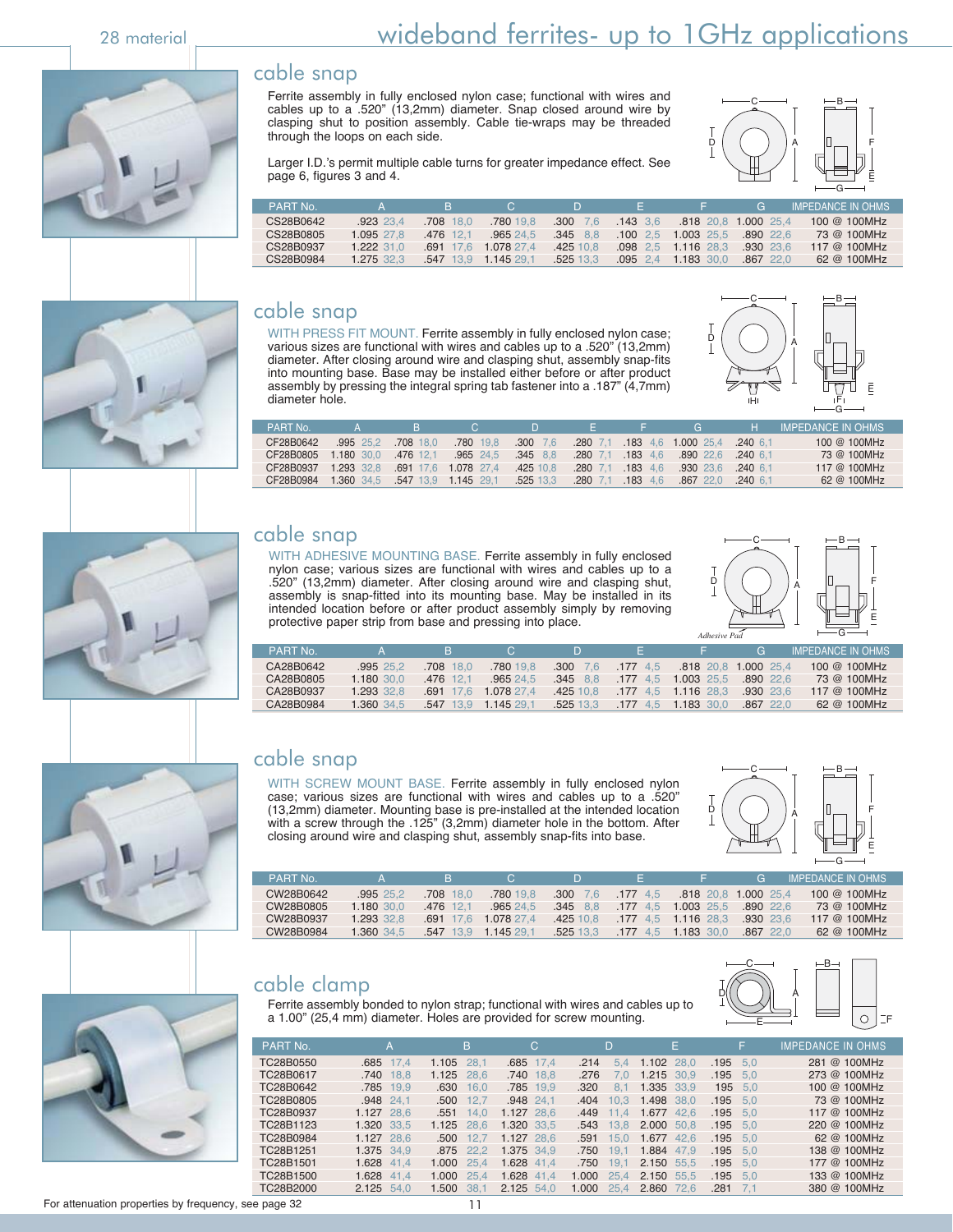#### sleeve snap

Box-shaped ferrite assembly in enclosed nylon case. Various sizes are functional with wires up to .500" (12,7 mm) diameter. Simply clamp around cable or wire; plastic tabs at entry/exit ports apply pressure to cable surface to maintain mounting position. Options include foam adhesive pad on bottom. *Optional Adhesive Pad .030 (0,76)*



Available in standard colors gray (i.e., SS28B2031) and black (i.e., SS28B2031K) Patent No. 5,764,125

| <b>PART No.</b> w/ Adhesive                          | $\overline{A}$ |                     | $\overline{B}$ c | $D -$            | <b>All Branch</b> | . E .               | <b>IMPEDANCE IN OHMS</b> |
|------------------------------------------------------|----------------|---------------------|------------------|------------------|-------------------|---------------------|--------------------------|
| SS28B2027AS28B2027                                   | .420 10.7      | .468 11.9           | .468 11.9        | $.106$ 2.7       | $.072$ 1.8        | .468 11.9           | 105 @ 100MHz             |
| SS28B2031 AS28B2031                                  | .700 17.8      | 1.255 31.9          | .675 17.1        | $.230 \quad 5.8$ | $.187$ 4.7        | .768 19.5           | 200 @ 100MHz             |
| SS28B2030 AS28B2030                                  |                | 790 20.1 1.265 32.1 | .770 19.6        | $.270$ 6.9       | $.220\ 5.6$       | .885 22.5           | 200 @ 100MHz             |
| SS28B2033AS28B2033 .790 20.1 1.265 32.1              |                |                     | .770 19.6        | $.350$ $8.8$     | $.290$ 7.4        | .885 22.5           | 200 @ 100MHz             |
| SS28B2036AS28B2036 1.155 29.3 1.250 31.8 1.125 28.6  |                |                     |                  | .415 10.5        |                   | .350 8.9 1.230 31.2 | 230 @ 100MHz             |
| SS28B2041 AS28B2041 .965 24.5 1.285 32.6 .930 23.6   |                |                     |                  | .450 11.4        |                   | .380 9.7 1.035 26.3 | 238 @ 100MHz             |
| SS28B2040 AS28B2040 1.155 29.3 1.250 31.8 1.125 28.6 |                |                     |                  | .550 14.0        |                   | 480 12.2 1.230 31.2 | 230 @ 100MHz             |

#### sleeve snap for cable bundles

Box-shaped ferrite assembly for cable bundle diameters up to .730" (18,5mm) diameter. Allows single location for RFI suppression for multiple cables. Each circuit reacts separately with the suppression material without saturation. Alternatively, multiple turns of a single cable greatly increases impedance depending on frequency - see page 6, figures 3 and 4. Optional adhesive mount base.



For optional variable diameter end port version with flexible spring flutes, see part numbers SS28B2044 and AS28B2044 in the photo below.

| SS28B2035 available in standard colors gray (SS28B2035) and black (SS28B2035K) |  |  |  |
|--------------------------------------------------------------------------------|--|--|--|
|                                                                                |  |  |  |

| PART No. w/Adhesive                                 |  |            |                      | IMPEDANCE IN OHMS |
|-----------------------------------------------------|--|------------|----------------------|-------------------|
| SS28B2035AS28B2035 1.155 29.3 1.250 31.8 1.125 28.6 |  | $-79020.1$ | .720 18.3 1.230 31.2 | 129 @ 100MHz      |
| SS28B2043AS28B2043 1.700 43.2 1.780 45.2 1.800 45.7 |  | $-79020.1$ | 72018.3 1.830 46.5   | 260 @ 100MHz      |

#### sleeve snap

WITH VARIABLE DIAMETER END PORTS. Box-shaped ferrite assembly in fully enclosed nylon case. End ports are surrounded with flexible spring flutes to grip a range of cable diameters from .125" to .730" (3,2 to 18,5 mm). Special mounting options include foam adhesive pad on bottom.



Available in standard colors gray (i.e., SS28B2034) and black (i.e., SS28B2034K) Patent No. 5,003,278 and Patent No. 5,764,125

|                                       |  | $\frac{1}{2}$ and $\frac{1}{2}$ are not and the second state $\frac{1}{2}$ and $\frac{1}{2}$ and $\frac{1}{2}$ and $\frac{1}{2}$ are $\frac{1}{2}$ and $\frac{1}{2}$ are $\frac{1}{2}$ and $\frac{1}{2}$ and $\frac{1}{2}$ are $\frac{1}{2}$ and $\frac{1}{2}$ are $\frac{1}{2}$ and |                          |                     |                          |
|---------------------------------------|--|--------------------------------------------------------------------------------------------------------------------------------------------------------------------------------------------------------------------------------------------------------------------------------------|--------------------------|---------------------|--------------------------|
| <b>PART No.</b> W/Adhesive A B (ref.) |  | <b>C</b> D                                                                                                                                                                                                                                                                           | and the Figure of Figure |                     | <b>IMPEDANCE IN OHMS</b> |
|                                       |  | SS28B2034 AS28B2034 .585 14,9 1.250 31.8 .585 14,9 .250 6.4 .120 3.0                                                                                                                                                                                                                 |                          | .680 17.3           | 220 @ 100MHz             |
|                                       |  | SS28B2037 AS28B2037 790 20.1 1.450 36.8 770 19.6 350 8.8 .200 5.1 .885 22.5                                                                                                                                                                                                          |                          |                     | 200 @ 100MHz             |
|                                       |  | SS28B2042 AS28B2042 .965 24.5 1.480 37.6 .930 23.6 425 10.8 .170 4.3 1.035 26.3                                                                                                                                                                                                      |                          |                     | 238 @ 100MHz             |
|                                       |  | SS28B2032 AS28B2032 1.155 29.3 1.450 36.8 1.125 28.6 .500 12.7                                                                                                                                                                                                                       |                          | .200 5.1 1.230 31.2 | 230 @ 100MHz             |
|                                       |  | SS28B2044 AS28B2044 1.700 43.2 1.800 45.7 1.800 45.7 790 20.1 .200 5.1 1.830 46.5                                                                                                                                                                                                    |                          |                     | 260 @ 100MHz             |

## internal locking snap

WITH SECURE INTERNAL LOCKING SYSTEM. Cannot be reopened after snapping closed into position. Ensures that suppressor cannot be removed. Grip-lock tabs at entry/exit ports prevent longitudinal slippage on a range of cable diameters from .275" to .300" (7,0 to 7,6mm). Standard colors are computer gray (PMS#413), computer beige (PMS#468), black and natural white. A cost-effective alternative to over-molding.



Patent Nos. 5,003,278 , 5,162,772 and 5,764,125

| PART No.   |                 | $B$ (ref.) |           |            | COI OR                | <b>IMPEDANCE IN OHMS</b> |
|------------|-----------------|------------|-----------|------------|-----------------------|--------------------------|
| IL28B0642W | 780 19.8        | .780 19.8  | 780 19.8  | $.316$ 8.0 | NATURAL WHITE         | 100 @ 100MHz             |
| IL28B0642G | <b>780</b> 19.8 | 780 19.8   | 780 19.8  | $.316$ 8.0 | <b>COMPUTER GRAY</b>  | 100 @ 100MHz             |
| IL28B0642B | 780 19.8        | 780 19.8   | 780 19.8  | $.316$ 8.0 | <b>COMPUTER BEIGE</b> | 100 @ 100MHz             |
| IL28B0642K | <b>780</b> 19.8 | .780 19.8  | .780 19.8 | $.316$ 8.0 | <b>BI ACK</b>         | 100 @ 100MHz             |
|            |                 |            |           |            |                       |                          |



#### jelly bean snap

MINIATURE SIZE WITH INTERNAL LOCKING SYSTEM. Cannot be reopened after snapping closed into position. Ensures that suppressor cannot be removed. Grip-lock tabs at entry/exit ports prevent longitudinal slippage on a range of cable diameters from .060" to .120" (1,5 to 3,0mm). Excellent for tight spaces and low profile applications. A cost-effective alternative to "molded-in" suppressors, shrink tubing, tie wraps, taping and other secondary installation operations.



| Available in standard color gray |           |          |          |             |          | Patent Nos. 5,003,278, 5,162,772 and 5,764,125 |
|----------------------------------|-----------|----------|----------|-------------|----------|------------------------------------------------|
| PART No.                         |           |          |          |             |          | <b>IMPEDANCE IN OHMS</b>                       |
| JB28B0010                        | .670 17.0 | .82020.8 | 670 17 0 | $.290\,7.4$ | $.055 -$ | 160@ 100MHz                                    |





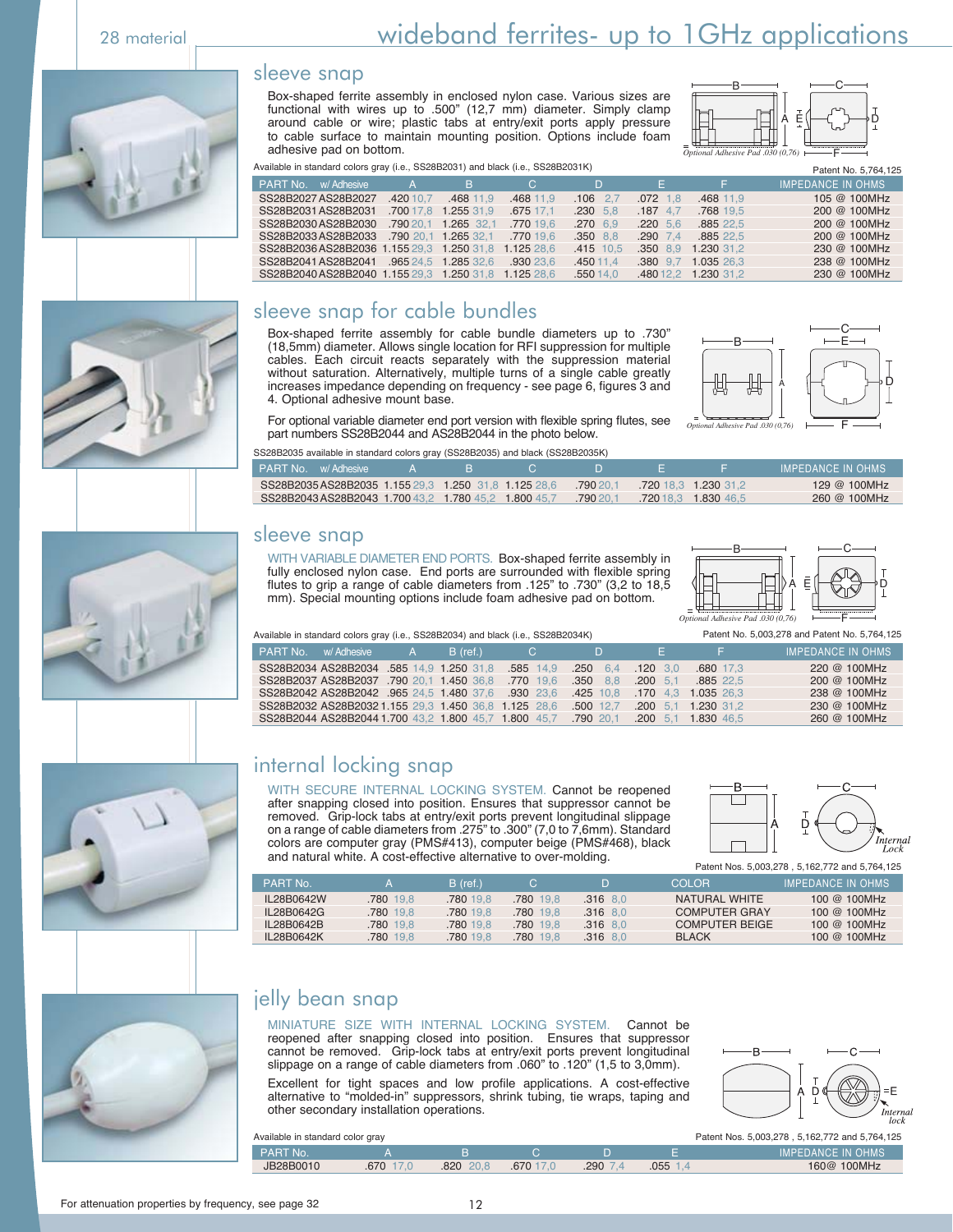#### high impedance sleeve snap

#### WITH OPTIONAL MOUNTING BASES.

High impedance ferrite assembly for large scale applications containing high data rates and microprocessor harmonics/spurious signals well beyond the operating frequency. Excellent for telecommunications switching applications, local area networks (LANs) and distribution system integration. The basic version simply clamps into position around cables and wiring. May also be mounted with a flat-head screw through the .120" (3,0mm) diameter hole in the bottom by temporarily removing lower ferrite half.



Other mounting options include a foam adhesive base, a button mount base sized for a .150" (3.8 mm) diameter hole, and a hardware mounting plate for screw or rivet attachment. The adhesive mount base and button mount base options are preassembled. The hardware mounting base may be press-fitted into the receptacle on the bottom of the case during installation in one of four positions at 90° increments for alternative  $-1.25(31,8)$ 





*mount bases.*

*OPTIONAL ADHESIVE MOUNT BASE (Preassembled)*

| <b>PART No.</b> | <b>Description</b>                   | $\Delta$              | в.                    | $\mathbf{C}$ | - 10               |             | IMPEDANCE IN OHMS |
|-----------------|--------------------------------------|-----------------------|-----------------------|--------------|--------------------|-------------|-------------------|
| HI28B2038       | Basic                                |                       | 1.700 43.2 1.780 45.2 | 1.800 45.7   | 428 10.9 .468 11.9 |             | 410 @ 100MHz      |
| HF28B2038       | <b>Button Mount</b>                  |                       | 1.700 43.2 1.780 45.2 | 1.800 45.7   | .428 10.9          | .468 11.9   | 410 @ 100MHz      |
| HW28B2038       | <b>Hardware Mount</b>                | 1.700 43.2 1.780 45.2 |                       | 1.800 45.7   | .428 10.9          | $.468$ 11.9 | 410 @ 100MHz      |
| HA28B2038       | Adhesive Mount 1.700 43.2 1.780 45.2 |                       |                       | 1.800 45.7   | $.428$ 10.9        | 468 11.9    | 410 @ 100MHz      |

## high impedance sleeve snap

#### WITH VARIABLE DIAMETER END PORTS AND OPTIONAL MOUNTING BASES.

High impedance ferrite assembly with exactly the same characteristics as the high impedance sleeve snaps above, except that the entry/ exit end ports are surrounded with flexible spring flutes to grip a range of cable diameters from .250" to .435" (6,4 to 11,0mm). Excellent for telecommunications switching applications, local area networks (LANs) and distribution system integration. The basic version simply clamps into position around cables and wiring. May also be mounted with a flathead screw through the .120" (3,0mm) diameter hole in the bottom by temporarily removing lower ferrite half.



*Mounting receptacle for button and hardware mount bases.*

 $B$  —  $-C$ 

A E⊩t‰ad do

Other mounting options include a foam adhesive base, a button mount base sized for a .150" (3.8mm) diameter hole, and a hardware mounting plate for screw or rivet attachment. The adhesive mount base and button mount base options are preassembled. The hardware mounting base may be press-fitted into the receptacle on the bottom of the case during installation in one of four positions at 90° increments for alternative assembly configurations.  $-1.25(31.8)$ 



| <del>,,,,,,,,,</del> ,              |             |
|-------------------------------------|-------------|
|                                     | .030(0.76)  |
| <b>OPTIONAL ADHESIVE MOUNT BASE</b> |             |
| (Preassembled)                      | Patent No 5 |

 $.030$ "  $(0.76)$  =

|           |                       |              |            |            |             |             | Patent No. 5,003,278     |
|-----------|-----------------------|--------------|------------|------------|-------------|-------------|--------------------------|
| PART No.  | <b>Description</b>    | $\mathsf{A}$ | $B$ (ref.) | C.         |             | - 5         | <b>IMPEDANCE IN OHMS</b> |
| HI28B2039 | Basic                 | 1.700 43.2   | 2.000 50.8 | 1.800 45.7 | $.500$ 12.7 | $.140$ 3.55 | 410 @ 100MHz             |
| HF28B2039 | <b>Button Mount</b>   | 1.700 43.2   | 2.000 50.8 | 1.800 45.7 | .500 12.7   | $.140$ 3.55 | 410 @ 100MHz             |
| HW28B2039 | <b>Hardware Mount</b> | 1.700 43.2   | 2.000 50.8 | 1.800 45.7 | .500 12.7   | $.140$ 3.55 | 410 @ 100MHz             |
| HA28B2039 | Adhesive Mount        | 1.700 43.2   | 2.000 50.8 | 1.800 45.7 | .500 12.7   | $.140$ 3.55 | 410 @ 100MHz             |



#### USB cable sleeve snap

WITH VARIABLE DIAMETER END PORTS. Specifically sized to fit the range of common USB I/O cable diameters; variable diameter end ports allow for different types of cable insulation covers measuring .125" to .179" (3,0 - 4,5mm).

Simple snap-on installation. Available with optional adhesive pad on bottom, and in standard gray (PMS #413) and black colors.

For use with USB I/O USB 2.0 Electrical Test Specification, sections 7.0 and 8.0 Patent Nos. 5,003,278 and 5,764,125

| LPART No.  | w/Adhesive                                                                                |  |  |  | LOCOLOR IMPEDANCE IN OHMS |
|------------|-------------------------------------------------------------------------------------------|--|--|--|---------------------------|
| USB28B2034 | / USB28B2034A   585 14,9 1.250 31,8 585 14,9 .250 6,4 .120 3,0 680 17,3 qray              |  |  |  | 220 @ 100MHz              |
|            | USB28B2034K USB28B2034KA .585 14.9 1.250 31.8 .585 14.9 .250 6.4 .120 3.0 .680 17.3 black |  |  |  | 220 @ 100MHz              |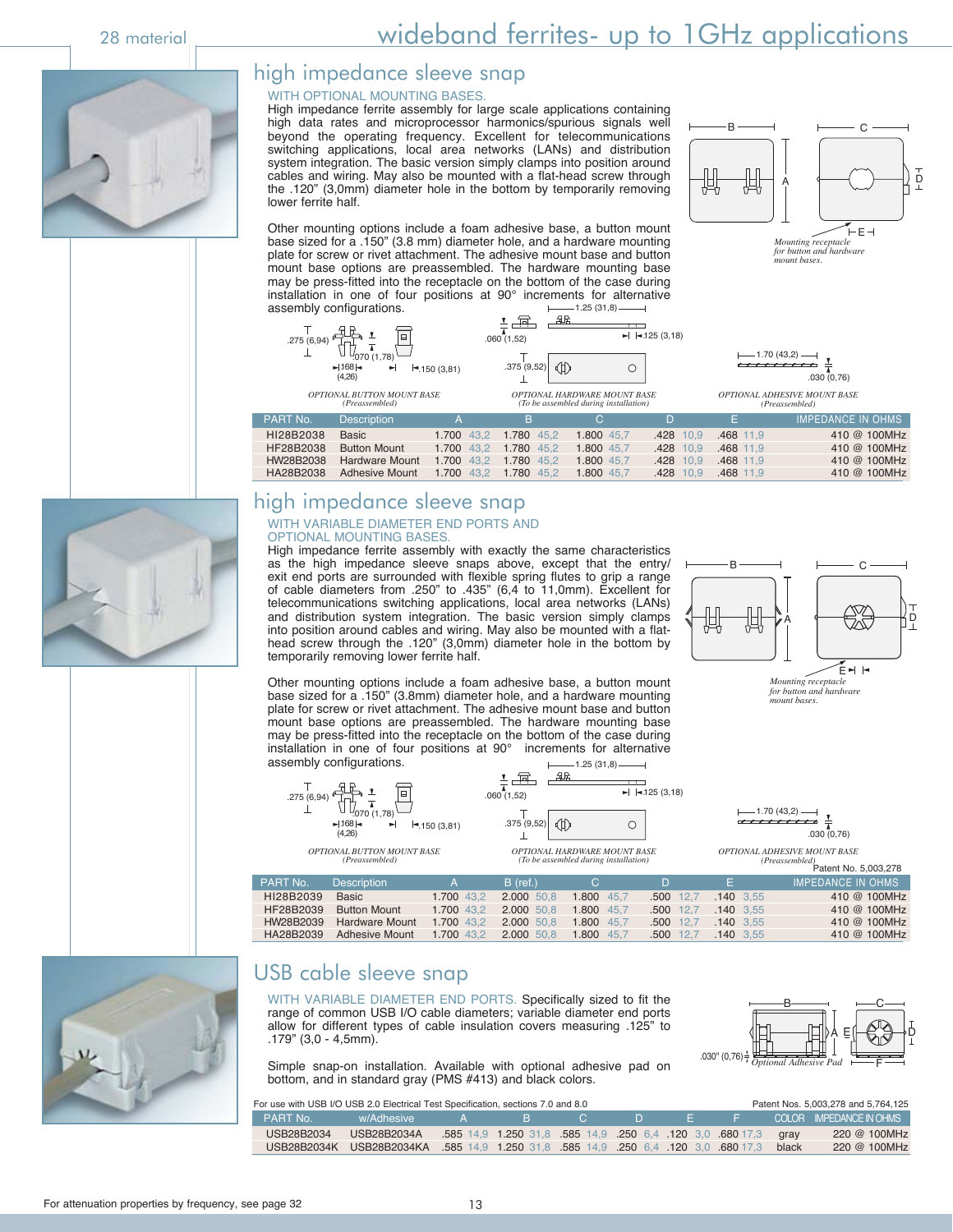# 28 material <u>successor wideband ferrites-</u> up to 1GHz applications

#### telecom cable snaps

WITH END PORTS FOR FLAT-OVAL CABLES. Box-shaped ferrite assembly in fully enclosed nylon case. Two sizes: one for 4-conductor and one for 6-conductor standard telecom flat-oval cable. Clamps around cable with appropriate pressure to maintain desired position.



B

B

*Optional Adhesive Pad .030 (0,76)*

B

*Optional Adhesive Pad .030 (0,76)*

A

A

**SS28B2035 1-hole** 

**SS28B2035-2 2-holes** 

**SS28B2035-3 3-holes** 

A |├─【 )──♪D

C

E

C

E

D

D

C

Available in standard colors gray (i.e., SS28B2034) and black (i.e., SS28B2034K) Patent Nos. 5,003,278 and 5,764,125

|                |  | αιν⊓ι ⊓າບ⊍. ບ.ບບບ. <i>∟⊩</i> ∪ α⊓α ບ. <i>ι</i> ບ⊤. ⊓∟ບ |  |
|----------------|--|--------------------------------------------------------|--|
| <b>DADT NA</b> |  | $C0$ blo Cizo                                          |  |

| <b>PART No.</b><br>Cable Size |                     |                                         |                    |            |                  | <b>IMPEDANCE IN OHMS</b> |
|-------------------------------|---------------------|-----------------------------------------|--------------------|------------|------------------|--------------------------|
| SS28B2034<br>4 conductor      | 585 14.9 1.250 31.8 |                                         | .585 14.9 .250 6.4 | $.120$ 3.0 | $.680$ 17.3      | 220 @ 100MHz             |
| SS28B2031<br>6 conductor      |                     | .700 17.8 1.255 31.9 .675 17.1 .230 5.8 |                    |            | 187 4.7 768 19.5 | 200 @ 100MHz             |

#### very high impedance multi-turn sleeve snap











WITH SERPENTINE CABLE THREADING CAPABILITY. By increasing the number of times the circuit passes through the ferrite core, the effective magnetic path is lengthened yielding a significant increase in impedance. See page 6, figures 3 and 4. The gain is equal to  $N^2$ , the square of the number of turns, and depending on the circuit cable load and frequencies involved, much of the increase can be realized.

Cables may be "looped back through" as shown at left; or, "looped over the top" as shown at left (insert).

In an alternate configuration, separate cable circuits can be accommodated without saturation. Three styles permit different approaches:

- The 1-hole allows two passes of a cable with a diameter up to .365"
- (9 ,3mm) or three passes of a cable with a diameter up to .243" (6,2mm). The 2-hole allows two passes of a cable with a diameter up to .335" (8,5mm). The 3-hole allows three passes of cable with a diameter up to .203" (5,8mm).

Each is available with an optional adhesive foam pad mounting base.

Available in standard colors gray (i.e., SS28B2035) and black (i.e., SS28B2035K)

| Avallable III stariuaru colors yray (i.e., OOZODZOOO) ariu blach (i.e., OOZODZOOON)<br>Optional Adhesive Pad .030 (0,76) $\longleftarrow$ $\longleftarrow$ $\longleftarrow$ $\longleftarrow$<br>Patent No. 5.003.278 |                                                                                          |  |  |  |  |  |  |  |
|----------------------------------------------------------------------------------------------------------------------------------------------------------------------------------------------------------------------|------------------------------------------------------------------------------------------|--|--|--|--|--|--|--|
|                                                                                                                                                                                                                      | Description A B C D E IMPEDANCE IN OHMS ref.                                             |  |  |  |  |  |  |  |
|                                                                                                                                                                                                                      | 1.155 29.3 1.250 31.8 1.125 28.6 780 19.8 1.230 31.2 1N=129* 2N=2 <sup>2</sup> =4NQ ref. |  |  |  |  |  |  |  |
|                                                                                                                                                                                                                      | 1.155 29.3 1.250 31.8 1.125 28.6 .335 8.5 1.230 31.2 1N=270* 3N=3 <sup>2</sup> =9NQ ref. |  |  |  |  |  |  |  |
| 1.155 29.3 1.250 31.8 1.125 28.6 .203 5.2 1.230 31.2 1N=340*                                                                                                                                                         | depending on circuit<br>load and frequency                                               |  |  |  |  |  |  |  |
|                                                                                                                                                                                                                      |                                                                                          |  |  |  |  |  |  |  |

## cable bundle clamp

WITH UNIVERSAL MOUNTING STRAP. For cable bundle diameters up to 1.00" (25,4mm). Allows single location for RFI suppression for multiple cables and wiring runs. Each circuit reacts independently with the suppression material without saturation. Adhesive mount base also provides a centered .203" (5,1mm) diameter hole for optional hardware attachment. Quick-release closure clip allows easy addition or removal of wires.



BC28B1251 BA28B1251 1.38 35,1 75 19,1 .875 22,2 1.71 41,7 138 @ 100MHz BC28B1501 BA28B1501 1.63 41,4 75 19,1 1.000 25,4 1.96 48,0 177 @ 100MHz<br>BC28B1500 BA28B1500 1.63 41.4 1.00 25.4 1.000 25.4 1.96 48.0 133 @ 100MHz 133 @ 100MHz PART No. w/ adhesive A B C D IMPEDANCE IN OHMS

## pre-molded sleeve

WITH INTERNAL FRICTION GRIP Exterior PVC sheath pre-molded over ferrite suppressor. Assembles to cable prior to termination by threading in one end and out the other. Neutral gray standard color. Five sizes accommodate cable diameters from .200" to .430" (5,1 to 10,9mm). The preferred alternative to cable over-molding, shrink tubing, taping, tie wraps and other costly secondary installation operations. A drop of water



|           | in the I.D. during assembly will facilitate sliding into position. |                |             |                    |            |             |             | Patent No. 5,200,730     |
|-----------|--------------------------------------------------------------------|----------------|-------------|--------------------|------------|-------------|-------------|--------------------------|
| PART No.  | $\mathbf{A}$                                                       | B.             | C.          |                    | E.         |             | G           | <b>IMPEDANCE IN OHMS</b> |
| PM28B3375 | $.192$ 4.8                                                         | $.290 \pm 7.4$ | $.465$ 11.8 | $2.01$ 51.1        | $.250$ 6.4 | $.960$ 24.4 | $.800$ 20.3 | 140 @ 100MHz             |
| PM28B0625 | $.310$ $7.9$                                                       | $.400$ 10.2    | $.715$ 18.2 | 1.82 46.2 .250 6.4 |            | $.772$ 19.6 | $.800$ 20.3 | 120 @ 100MHz             |
| PM28B1625 | $.310$ $7.9$                                                       | $.400$ 10.2    | $.715$ 18.2 | 2.38 60.5 .250 6.4 |            | 1.335 33.9  | $.800$ 20.3 | 225 @ 100MHz             |
| PM28B0686 | $.375$ $9.5$                                                       | $.465$ 11.8    | .776 19.7   | 2.38 60.5 .250 6.4 |            | 1.335 33.9  | $.800$ 20.3 | 196 @ 100MHz             |
| PM28B0736 | .430 10.9                                                          | $.520$ 13.2    | .776 19.7   | 2.38 60.5 .250 6.4 |            | 1.335 33.9  | $.800$ 20.3 | 176 @ 100MHz             |

#### special purpose shielding bar

For situations where extremely high amounts of attenuation are needed and/or multiple passes through a traditional ferrite I.D. are not practical or sufficient. Simply wrap cable in a spiral around bar for optimum absorption.

- One individual size fits most applications
- For round or flat cables wound axially or attached longitudinally<br>• Attachment with cable ties or ontional adhesive pad
- Attachment with cable ties or optional adhesive pad
- Sandwiching cable between two bars provides up to three times the impedance of a single bar depending on frequency



*\* Optional Adhesive pad .030 (0,76)*

SB28B5630 SB28B5630A .365 9,3 5.630 143,0 1.00 25,4 one pass: 500 @ 100MHz IMPEDANCE IN OHMS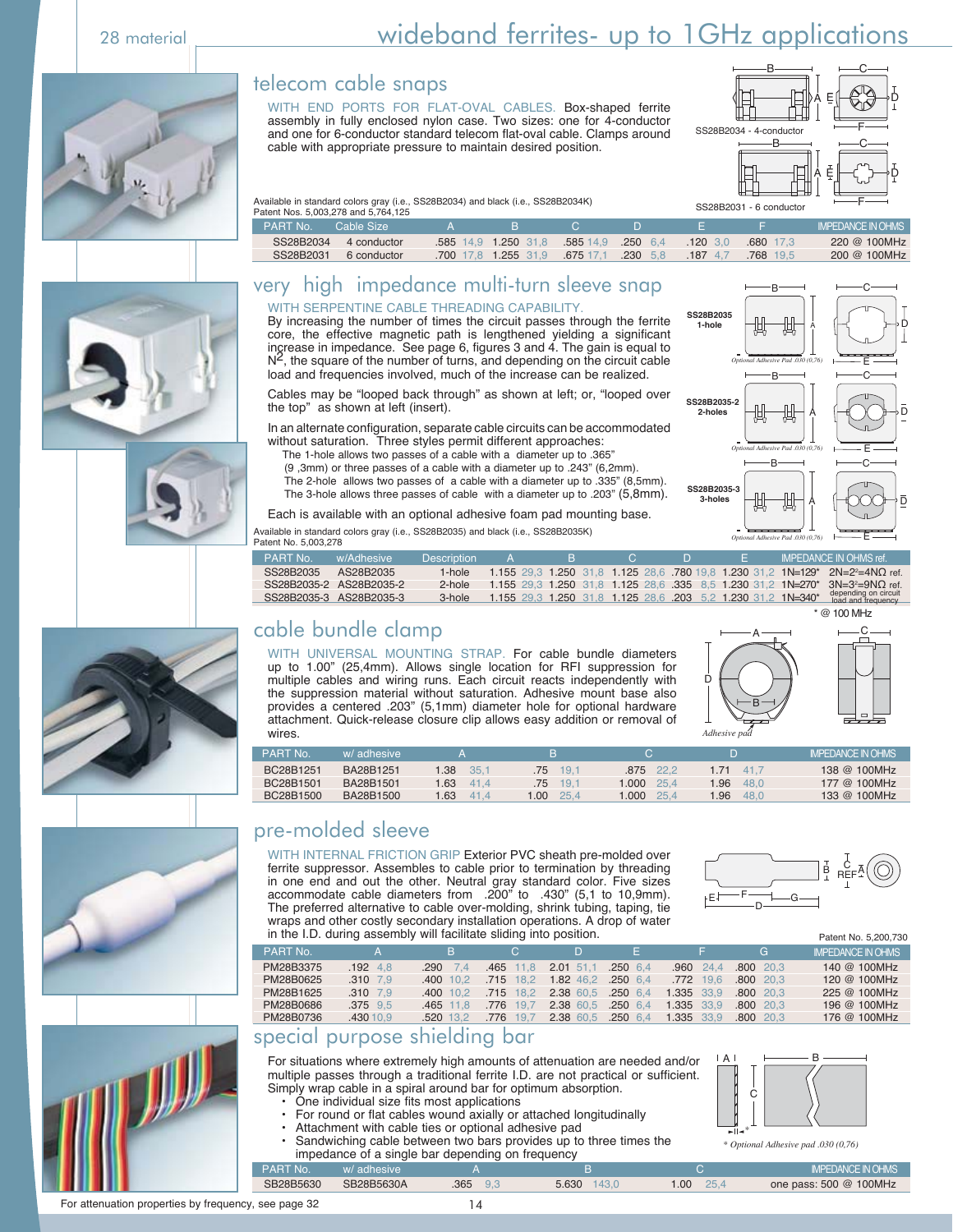# 28 material <u>Constants and the wideband ferrites- up to 1GHz applications</u>

#### miniature beads

Very small cylindrical suppressors for wire diameters below .25" (6,4mm). Handy for tight spaces, on-board suppression and general applications.

| A       | $\vdash$ B |
|---------|------------|
| $- - -$ |            |
|         |            |

 $\overline{\underline{C}}$ 

C

**B** 









| PART No.  | А                | в              | C                | <b>IMPEDANCE IN OHMS</b> |
|-----------|------------------|----------------|------------------|--------------------------|
| 28B0137-3 | .500 12.7        | .138<br>3.5    | $.051$ 1.3       | 153 @ 100MHz             |
| 28B0138-7 | .550 14.0        | .138<br>3.5    | $.034$ 0.9       | 234 @ 100MHz             |
| 28B0200-4 | .900 22.9        | .200<br>$-5.1$ | $.062$ 1.6       | 318 @ 100MHz             |
| 28B0250-1 | $.625$ 15.9      | .250<br>6.4    | $.125$ 3.2       | 133 @ 100MHz             |
| 28B0300-0 | $.200 \quad 5.1$ | .300<br>7.6    | $.069$ 1.8       | 93 @ 100MHz              |
| 28B0385-2 | .650 16.5        | $.385$ $9.8$   | $.038$ 0.9       | 452 @ 100MHz             |
| 28B0350-0 | $.625$ 15.9      | $.343$ 8.7     | $.170$ 4.3       | 102 @ 100MHZ             |
| 28B0355-0 | $.354$ $9.0$     | .787 20.0      | $.187$ 4.7       | 138 @ 100MHz             |
| 28B0375-3 | .750 19.1        | $.375$ $9.5$   | $.192 \quad 4.8$ | 140 @ 100MHz             |
| 28B0562-2 | 1.125 28.6       | .562 14.2      | $.250$ 6.4       | 257 @ 100MHz             |

#### large beads



Sizes up to 1.0" I.D. (25,4 mm) for applications where there are large cable bundles or where great amounts of suppression are required.

| PART No.<br>IC.<br>B<br>'A                              | <b>IMPEDANCE IN OHMS</b> |
|---------------------------------------------------------|--------------------------|
| 28B0563-0<br>15.2<br>.600<br>$.562$ 14.2<br>.286<br>7.3 | 124 @ 100MHz             |
| 28B0625-0<br>$.562$ 14.3<br>$.625$ 15.9<br>.310<br>7.9  | 120 @ 100MHz             |
| 28B0625-1<br>1.125 28.6<br>$.625$ 15.9<br>.310<br>7.9   | 225 @ 100MHz             |
| 28B0626-0<br>$.625$ 15,9<br>$.626$ 16.0<br>.133<br>3.4  | 300 @ 100MHz             |
| 28B0672-0<br>.672 17.1<br>1.000 25.4<br>$.345$ 8.6      | 182 @ 100MHz             |
| 28B0672-1<br>1.000 25.4<br>$.345$ 8.6<br>.672 17.1      | 182 @ 100MHz             |
| 28B0686-2<br>1.125 28.6<br>$.375$ 9.5<br>.686 17.4      | 196 @ 100MHz             |
| 28B0735-0<br>1.125 28.6<br>.735 18.7<br>$.400$ 10.2     | 188 @ 100MHz             |
| 28B0736-0<br>1.125 28.6<br>.736 18,7<br>.430 10.9       | 176 @ 100MHz             |
| 28B1020-1<br>1.125 28.6<br>1.020 25.9<br>$.505$ 12.8    | 225 @ 100MHz             |
| 28B1102-1<br>1.000 25.4<br>1.102 27.9<br>$.620$ 15.7    | 147 @ 100MHz             |
| 28B1250-2<br>1.000 25.4<br>1.250 31.8<br>.750 19,1      | 151 @ 100MHz             |
| 28B1387-1<br>1.000 25.4<br>1.387 35.2<br>.882 22.4      | 142 @ 100MHz             |
| 28B2000-3<br>2.000 50.8<br>2.000 50.8<br>1.000 25,4     | 381 @ 100MHz             |

#### toroids

Cables can many times be assembled through the larger center opening even with connectors and plugs installed before through the center yield greater suppression and the flexibility to finea circuit. Up to 1.400" (35,6mm) I.D.

| <b>IMPEDANCE IN OHMS</b><br>PART No.<br>One Pass 25 @ 100MHz<br>28B0870-0<br>.540 13.7<br>$.250\quad 6.4$<br>.870 22.1 | even with connectors and plugs installed beforehand. Multiple cable turns<br>through the center yield greater suppression and the flexibility to fine-tune<br>a circuit. Up to 1.400" (35,6mm) I.D. |  |  |  |  |  |
|------------------------------------------------------------------------------------------------------------------------|-----------------------------------------------------------------------------------------------------------------------------------------------------------------------------------------------------|--|--|--|--|--|
|                                                                                                                        |                                                                                                                                                                                                     |  |  |  |  |  |
|                                                                                                                        |                                                                                                                                                                                                     |  |  |  |  |  |

 $-A \rightarrow$ 

| 28B0870-0 | $.250 \quad 6.4$ | .870 22.1    | .540 13.7   | One Pass $25 \text{ @ } 100 \text{MHz}$ |
|-----------|------------------|--------------|-------------|-----------------------------------------|
| 28B0999-0 | $.500$ 12.7      | 1.000 25.4   | $.610$ 15.5 | One Pass $83@100MHz$                    |
| 28B1225-0 | $.612$ 15.5      | $1.225$ 31.1 | .750 19.1   | One Pass $97 @ 100MHz$                  |
| 28B1417-2 | .500 12.7        | 1.417 36.0   | $.905$ 23.0 | One Pass $89@100MHz$                    |
| 28B2400-0 | .500 12.7        | $2.400$ 61.0 | 1.400 35.6  | One Pass $88@100MHz$                    |

## extra large toroids

WITH INSIDE DIAMETERS FROM 1.33" TO 6.66" (33.8 to 167 mm). Very large toroids for special purpose applications available in #28 material as shown below, and in #25 material.



Special order only: available by quotation. Please contact customer service with quantity information. Some items in stock.

| PART No. |            | B           | C.           | <b>IMPEDANCE IN OHMS</b> |
|----------|------------|-------------|--------------|--------------------------|
| 28B2275  | .500 12.7  | 2.275 57,8  | 1.335 33.9   | Per Application          |
| 28B2945  | .500 12,7  | 2.945 74.8  | 1.775 45.1   | Per Application          |
| 28B3170  | .500 12,7  | 3.170 80,5  | $1.645$ 41.8 | Per Application          |
| 28B4100  | .500 12,7  | 4.100 104.1 | 2.650 67.3   | Per Application          |
| 28B5945  | .500 12.7  | 5.885 149.4 | 4.275 108.6  | Per Application          |
| 28B5950  | .500 12,7  | 5.885 149,4 | 3.675 93.3   | Per Application          |
| 28B9210  | 1.000 25,4 | 9.210 233.9 | 6.665 169.3  | Per Application          |

#### square tiles

For purpose-built electronic enclosures and architectural full room lining, these designs permit optimum absorption with minimum reflection. Very effective when used just in the corners of shielded rooms to dampen the effects of sharp corners.



Special order only; available by quotation. Please contact customer service with quantity information. Some items in stock.

| PART No. |          |               |                | <b>IMPEDANCE IN OHMS</b> |
|----------|----------|---------------|----------------|--------------------------|
| 21T3350  | .248 6.3 | 3.350<br>85.0 | 3.350<br>85.0  | Per Application          |
| 21T3937  | .248 6.3 | 3.937 100.0   | 3.937<br>100.0 | Per Application          |
| 21T4335  | .248 6.3 | 4.335 110.0   | 4.335 110.0    | Per Application          |

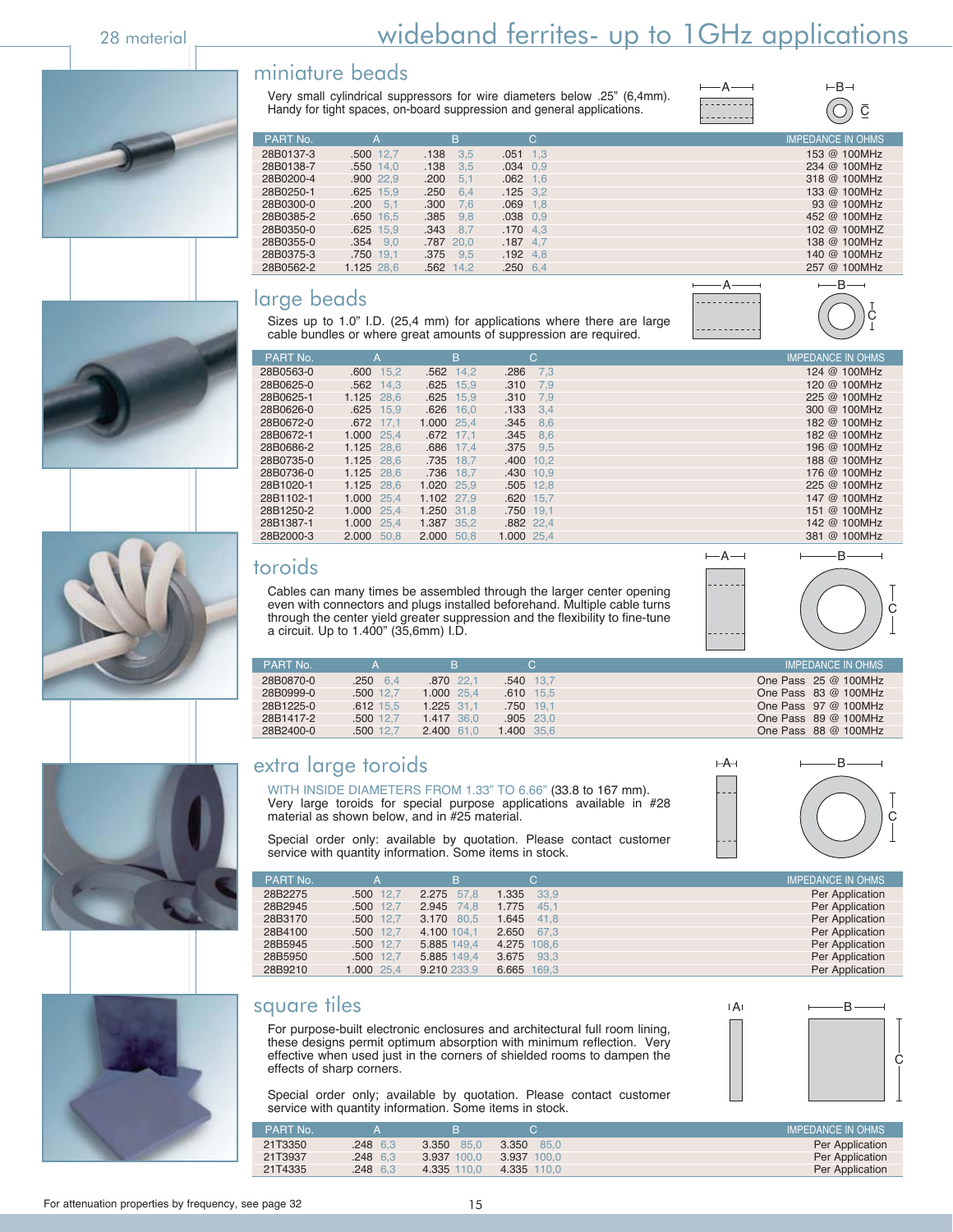#### flat cable clamp

WITH FULL OUTER ENCLOSURE. Ferrite assembly in fully enclosed nylon case. Four sizes functional with flat cables up to 64-conductor widths. Internal grip-lock tabs apply pressure on cable to maintain mounting position.

May also be mounted with flat-head screws through the .120" (3,0mm) diameter holes on 1.25" (31,8mm) centers in the bottom by temporarily removing the lower ferrite half. Excellent for flex-circuits.

|               | €               |
|---------------|-----------------|
|               |                 |
|               | $F \rightarrow$ |
| $A^{\dagger}$ |                 |
|               |                 |

| <b>PART No</b> |             | 'в.                   | C. |            |                     | <b>IMPEDANCE IN OHMS</b> |
|----------------|-------------|-----------------------|----|------------|---------------------|--------------------------|
| RC28B1729      | $.670$ 17.0 | 2.03 51.6 1.312 33.3  |    | $.060$ 1.5 | 1.355 34.4          | 200 @ 100MHz             |
| RC28B2480      | 670 17 0    | 2.76 70.1 1.312 33.3  |    | $.060$ 1.5 | 2.047 52.0          | 250 @ 100MHz             |
| RC28B3012      | .670 17.0   | 3.26 82.8 1.312 33.3  |    | $.060$ 1.5 | 2.540 64.5          | 286 @ 100MHz             |
| RC28B4340      | .755 19.2   | 4.61 117.1 1.312 33.3 |    |            | $.10426$ 3.240 82.3 | 325 @ 100MHz             |



#### flat cable clamp

WITH FULL OUTER ENCLOSURE AND ADHESIVE MOUNT. Ferrite assembly in fully enclosed nylon case. Four sizes functional with flat cables up to 64-conductor widths. Internal grip-lock tabs apply pressure on cable to maintain mounting position.

Installs easily on any mounting surface by removing liner from foam adhesive base pad. Excellent for flex-circuits.



| <b>PART No</b> | -4        | в. | <b>C</b>                      |            |                       | LIMPEDANCE IN OHMS' |
|----------------|-----------|----|-------------------------------|------------|-----------------------|---------------------|
| RA28B1729      |           |    | 700 17.8 2.03 51.6 1.312 33.3 | $.060$ 1.5 | 1.355 34.4            | $200 \ @ \ 100MHz$  |
| RA28B2480      |           |    | 700 17.8 2.76 70.1 1.312 33.3 | $.060$ 1.5 | 2.047 52.0            | 250 @ 100MHz        |
| RA28B3012      | .700 17.8 |    | 3.26 82.8 1.312 33.3          | $.060$ 1.5 | 2.540 64.5            | 286 @ 100MHz        |
| RA28B4340      | .785 19.9 |    | 4.61 117.1 1.312 33.3         |            | $.104$ 2.6 3.240 82.3 | 325 @ 100MHz        |
|                |           |    |                               |            |                       |                     |



### low profile flat cable clamp

SLIM-LINE FLAT CABLE CLAMP WITH CABLE GRIP OPENINGS. Ferrite pair snaps together into the lowest profile nylon enclosure available. Three sizes accommodate flat cables up to 40-conductors. Internal grip-lock tabs maintain mounting position. Mounts also with flathead screws through the .120" (3,0mm) diameter holes in the bottom by temporarily removing the lower ferrite half.

Excellent for flex-circuits.

1. Place cable over lower half. 2. Align tabs and pockets on one end. 3. Rotate top half onto bottom clipping both sides in one smooth motion.



|           | DOIN SIGES IN ONE SHOOTH MOTOR.<br><u>the contract of the contract of the contract of the contract of the contract of the contract of the contract of the contract of the contract of the contract of the contract of the contract of the contract of the contract </u> |              |            |             |             |                  |                   |  |  |
|-----------|-------------------------------------------------------------------------------------------------------------------------------------------------------------------------------------------------------------------------------------------------------------------------|--------------|------------|-------------|-------------|------------------|-------------------|--|--|
| PART No.  |                                                                                                                                                                                                                                                                         | в.           |            |             |             |                  | IMPEDANCE IN OHMS |  |  |
| RC28B0765 | 370 94                                                                                                                                                                                                                                                                  | $1.065$ 27.1 | 1.312 33.3 | $.038$ 0.97 | $.547$ 13.9 | $.250 \quad 6.4$ | 142 @ 100MHz      |  |  |
| RC28B1265 | $.370$ 9.4                                                                                                                                                                                                                                                              | 1.560 39.6   | 1.312 33.3 | .038 0.97   | 1.047 26.6  | .750 19.1        | 148 @ 100MHz      |  |  |
| RC28B2265 | $.370$ 9.4                                                                                                                                                                                                                                                              | 2.560 65.0   | 1.312 33.3 | .038 0.97   | 2.047 52.0  | 1.750 44.5       | 154 @ 100MHz      |  |  |



### low profile flat cable clamp

SLIM-LINE FLAT CABLE CLAMP WITH CABLE GRIP OPENINGS AND ADHESIVE MOUNT. Ferrite pair snaps together into the lowest profile nylon enclosure available. Three sizes accommodate flat cables up to 40-conductors. Internal grip-lock tabs apply pressure on cable to maintain mounting position. Installs easily on any mounting surface by removing liner from foam adhesive base pad.

Excellent for flex-circuits.

1. Place cable over lower half. 2. Align tabs and pockets on one end. 3. Rotate top half onto bottom clipping both sides in one smooth motion.



| <b>PART No.</b> |                     |            |             |             | IMPEDANCE IN OHMS |
|-----------------|---------------------|------------|-------------|-------------|-------------------|
| RA28B0765       | 400 10.2 1.065 27.1 | 1.312 33.3 | $.038$ 0.97 | $.547$ 13.9 | 142 @ 100MHz      |
| RA28B1265       | 400 10.2 1.560 39.6 | 1.312 33.3 | 038 0.97    | 1.047 26.6  | 148 @ 100MHz      |
| RA28B2265       | 400 10.2 2.560 65.0 | 1.312 33.3 | $.038$ 0.97 | 2.047 52.0  | 154 @ 100MHz      |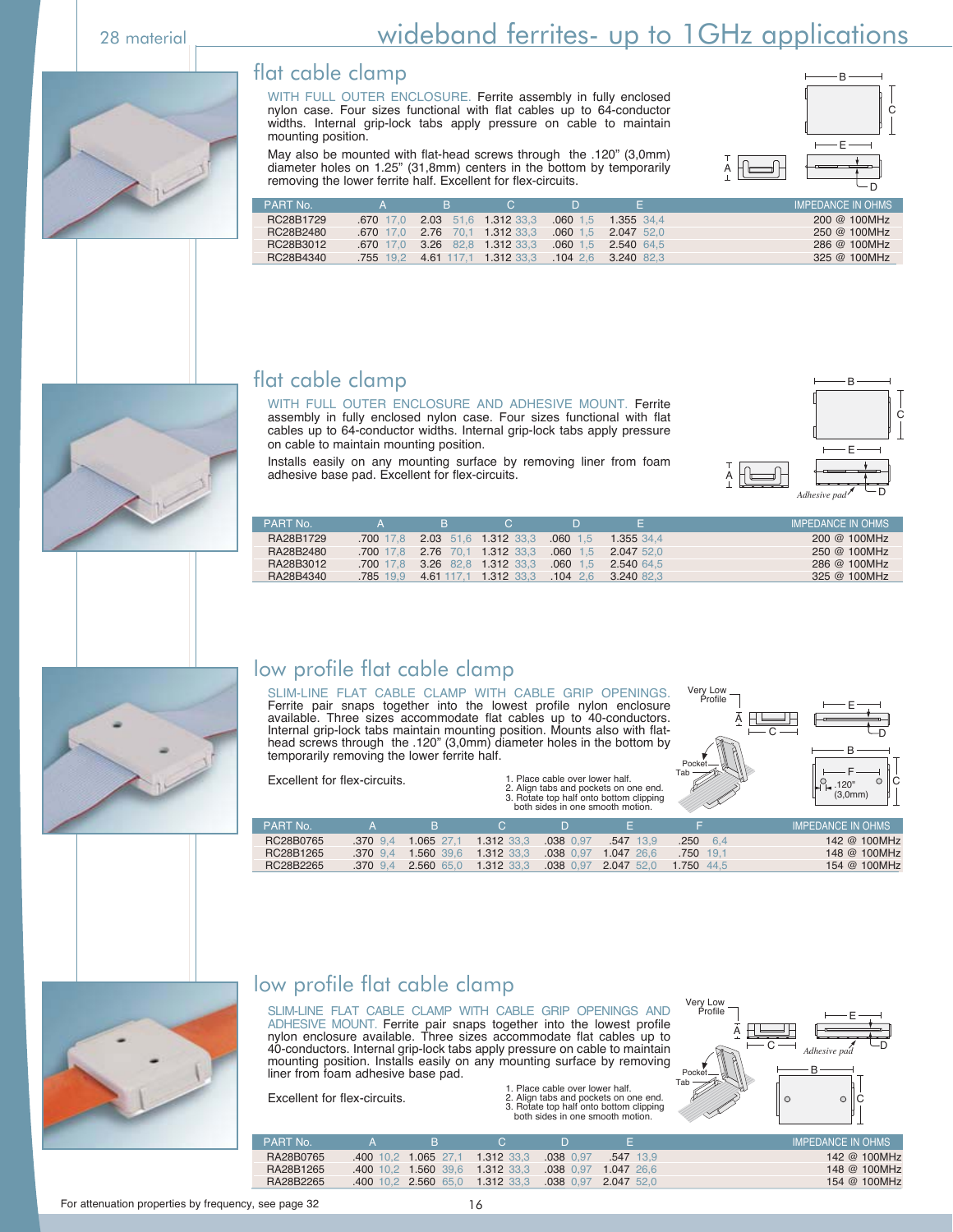# 28 material <u>Constants and wideband ferrites- up to 1GHz applications</u>

### flat cable clamp

WITH ADHESIVE MOUNT. Ferrite assembly bonded in nylon mounting clamp; easily installed by peeling protective paper strip from base and pressing into place. Nine sizes accommodate all flat cables up to 50-conductor width.



| PART No.  | w/o Adhesive | A | B.                              | C.         | D          | E.          | <b>IMPEDANCE IN OHMS</b> |
|-----------|--------------|---|---------------------------------|------------|------------|-------------|--------------------------|
| FA28B0071 | FC28B0071    |   | .520 13.2 1.244 31.6            | .750 19.1  | $.060$ 1.5 | $.510$ 13.0 | 49 @ 100 MHz             |
| FA28B0121 | FC28B0121    |   | .520 13.2 1.790 45.5            | .750 19.1  | $.060$ 1.5 | 1.010 25.7  | 97 @ 100 MHz             |
| FA28B1240 | FC28B1240    |   | .520 13.2 1.790 45.5            | 1.125 28.6 | $.040$ 1.0 | 1.020 25.9  | 250 @ 100MHZ             |
| FA28B1265 |              |   | .520 13.2 1.790 45.5 1.125 28.6 |            | $.038$ 1.0 | 1.047 26.6  | 148 @ 100MHZ             |
| FA28B1729 | FC28B1729    |   | .800 20.3 2.430 61.7            | 1.125 28.6 | $.060$ 1.5 | 1.355 34.4  | 200 @ 100 MHz            |
| FA28B2265 |              |   | .520 13.2 3.810 80.8            | 1.125 28.6 | $.038$ 1.0 | 2.047 52.0  | 154 @ 100 MHZ            |
| FA28B2375 | FC28B2375    |   | 800 20.3 3.180 80.8             | 1.050 26.7 | $.060$ 1.5 | 1.720 43.7  | 195 @ 100 MHz            |
| FA28B2480 | FC28B2480    |   | 800 20.3 3.180 80.8             | 1.125 28.6 | $.060$ 1.5 | 2.047 52.0  | 250 @ 100 MHz            |
| FA28B3012 | FC28B3012    |   | .800 20.3 3.700 94.0            | 1.125 28.6 | $.060$ 1.5 | 2.540 64.5  | 286 @ 100 MHz            |

#### flat cable clamp

WITH SINGLE PRESS FIT MOUNT. Ferrite assembly bonded in nylon mounting clamp; easily installed by pressing the integral spring tab fastener into a .250" (6,4mm) diameter hole. Seven sizes accommodate all flat cables up to 50-conductor width. Fits substrates up to .070" (1,8mm) thickness.



|           |    |                                          |    |    |                              |            | $-325$ " (8,3mm) $\rightarrow$ $\leftarrow$ $\leftarrow$ G |
|-----------|----|------------------------------------------|----|----|------------------------------|------------|------------------------------------------------------------|
| PART No.  | B. | C.                                       | D. | F. |                              | G.         | <b>IMPEDANCE IN OHMS</b>                                   |
| FF28B0121 |    | .475 12.7 1.790 45.5 .750 19.1 .325 8.3  |    |    | .240 6.1 1.010 25.7          | $.060$ 1.5 | 97 @ 100MHz                                                |
| FF28B1240 |    | 475 12,7 1.790 45,5 1.125 28,6 .325 8,3  |    |    | .240 6.1 1.020 25.9          | $.040$ 1.0 | 250 @ 100MHz                                               |
| FF28B1265 |    | 475 12,7 1.790 45,5 1.125 28,6 .325 8,3  |    |    | .240 6.1 1.047 26.6          | $.038$ 1.0 | 148 @ 100MHz                                               |
| FF28B1729 |    | .800 20.3 2.430 61.7 1.125 28.6 .280 7.1 |    |    | .183 4.6 1.355 34.4 .060 1.5 |            | 200 @ 100MHz                                               |
| FF28B2375 |    | .800 20.3 3.180 80.8 1.050 26.7 .280 7.1 |    |    | 183 4.6 1.720 43.7           | $.060$ 1.5 | 195 @ 100MHz                                               |
| FF28B2480 |    | .800 20.3 3.180 80.8 1.125 28.6 .280 7.1 |    |    | 183 4.6 2.047 52.0           | $.060$ 1.5 | 250 @ 100MHz                                               |
| FF28B3012 |    | 800 20 3 3 700 940 1 125 28 6 280 71     |    |    | 183 46 2540 645 060 15       |            | 286 @ 100MHz                                               |

### flat cable clamp

WITH DUAL PRESS FIT MOUNTS. Ferrite assembly bonded in nylon mounting clamp; easily installed by pressing the integral spring tab fasteners into two .219" (5,6mm) diameter holes. Three sizes accommodate all flat cables up to 50-conductor width. Fits substrates up to .070" (1,8mm) thickness.



| FD28B3012 | <b>800</b> 20.3 <b>3.700</b> 94.0 <b>1.125</b> 28.6 <b>.280</b> 7.1 <b>.183</b> 4.6 <b>2.540</b> 64.5 <b>2.550</b> 64.8 |  |  |                                                                        | 286 @ 100MHz |
|-----------|-------------------------------------------------------------------------------------------------------------------------|--|--|------------------------------------------------------------------------|--------------|
| FD28B2480 | 800 20.3 3.180 80.8 1.125 28.6 .280 7.1 .183 4.6 2.047 52.0 2.550 64.8                                                  |  |  |                                                                        | 250 @ 100MHz |
| FD28B2375 |                                                                                                                         |  |  | 800 20.3 3.180 80.8 1.050 26.7 .280 7.1 .183 4.6 1.720 43.7 2.550 64.8 | 195 @ 100MHz |

PART No. A B C D E F G IMPEDANCE IN OHMS

## flat cable clamp



WITH SPLIT END CAPS, HARDWARE MOUNT. Ferrite assembly press-fitted into a pair of nylon end caps. Mounts using screws, push-rivets, or other hardware. Ten sizes accommodate flat cables up to 64-conductor width.

| PART No.  | TA.          | B.                              | C.         | D.         | F.           | F.          | G           | <b>IMPEDANCE IN OHMS</b> |
|-----------|--------------|---------------------------------|------------|------------|--------------|-------------|-------------|--------------------------|
| SE28B0071 | $.375$ $9.5$ | .815 20.7                       | 1.190 30.2 | $.060$ 1.5 | .470 11.9    | $.510$ 13.0 | $.900$ 22.9 | 49 @ 100MHz              |
| SE28B0121 | .375 9.5     | 1.315 33.4                      | 1.190 30.2 | $.060$ 1.5 | $1.000$ 25,4 | 1.000 25.7  | $.900$ 22.9 | 97 @ 100MHz              |
| SE28B0146 | $.375$ $9.5$ | 1.565 39.8                      | 1.190 30.2 | $.060$ 1.5 | 1.250 31.8   | 1.260 32.0  | $.900$ 22.9 | 120 @ 100MHz             |
| SE28B0221 |              | .375 9.5 2.315 58.8 1.190 30.2  |            | $.060$ 1.5 | 2.000 50.8   | 2.010 51.1  | $.900$ 22.9 | 176 @ 100MHz             |
| SE28B1240 |              | .625 15.9 1.365 34.7            | 1.829 46.5 | $.040$ 1.0 | .725 18.4    | 1.020 25.9  | 1.500 38.1  | 250 @ 100MHz             |
| SE28B1729 |              | .625 15.9 1.849 47.0 1.829 46.5 |            | $.060$ 1.5 | 1.300 33.0   | 1.355 34.4  | 1.500 38.1  | 200 @ 100MHz             |
| SE28B2480 | $.625$ 15.9  | 2.570 65.3 1.829 46.5           |            | $.060$ 1.5 | 2.000 50.8   | 2.047 52.0  | 1.500 38,1  | 250 @ 100MHz             |
| SE28B3012 | $.625$ 15.9  | 3.125 79.4                      | 1.829 46.5 | $.060$ 1.5 | 2.550 64.8   | 2.540 64.5  | 1.500 38.1  | 286 @ 100MHz             |
| SE28B3500 | $.625$ 15.9  | 3.620 91.9                      | 1.829 46.5 | $.060$ 1.5 | 3.020 76.7   | 3.000 76.2  | 1.500 38.1  | 290 @ 100MHz             |
| SE28B4340 | $.625$ 15.9  | 4.460 113.3 1.829 46.5          |            | .10426     | 3.875 98.4   | 3.240 82.3  | 1.500 38.1  | 325 @ 100MHz             |

### flat cable clamp

WITH SPLIT END CAPS, ADHESIVE MOUNT. Ferrite assembly pressfitted into a pair of nylon end caps with adhesive foam mounting pads. Ten sizes accommodate flat cables up to 64-conductor width.

| PART No.  | A           | ΙB ,                            | C          | D.         | F.         | F.          | G          | <b>IMPEDANCE IN OHMS</b> |
|-----------|-------------|---------------------------------|------------|------------|------------|-------------|------------|--------------------------|
| SA28B0071 | $.405$ 10.3 | $.815$ 20.7                     | 1.190 30.2 | $.060$ 1.5 | $.245$ 5.7 | $.510$ 13.0 | $.125$ 3.2 | 49 @ 100MHz              |
| SA28B0121 |             | 405 10.3 1.315 33.4             | 1.190 30.2 | $.060$ 1.5 | $.245$ 5.7 | 1.010 25.7  | $.125$ 3.2 | 97 @100MHz               |
| SA28B0146 |             | 405 10.3 1.565 39.8             | 1.190 30.2 | $.060$ 1.5 | $.245$ 5.7 | 1.260 32.0  | $.125$ 3.2 | 120 @ 100MHz             |
| SA28B0221 |             | 405 10.3 2.315 58.8             | 1.190 30.2 | $.060$ 1.5 | $.245$ 5.7 | 2.010 51.1  | $.125$ 3.2 | 176 @ 100MHz             |
| SA28B1240 |             | .655 16.6 1.365 34.7            | 1.829 46.5 | $.040$ 1.0 | $.245$ 5.7 | 1.020 25.9  | $.125$ 3.2 | 250 @ 100MHz             |
| SA28B1729 |             | .655 16.6 1.849 47.0            | 1.829 46.5 | $.060$ 1.5 | $.245$ 5.7 | 1.355 34.4  | $.125$ 3.2 | 200 @ 100MHz             |
| SA28B2480 |             | 655 16.6 2.570 65.3 1.829 46.5  |            | $.060$ 1.5 | $.245$ 5.7 | 2.047 52.0  | $.125$ 3.2 | 250 @ 100MHz             |
| SA28B3012 |             | .655 16.6 3.125 79.4            | 1.829 46.5 | $.060$ 1.5 | $.245$ 5.7 | 2.540 64.5  | $.125$ 3.2 | 286 @ 100MHz             |
| SA28B3500 |             | 655 16.6 3.620 91.9             | 1.829 46.5 | $.060$ 1.5 | $.245$ 5.7 | 3.000 76.2  | $.125$ 3.2 | 290 @ 100MHz             |
| SA28B4340 |             | 655 16.6 4.460 113.3 1.829 46.5 |            | $.104$ 2.6 | $.245$ 5.7 | 3.240 82.3  | $.125$ 3.2 | 325 @ 100MHz             |















D A

G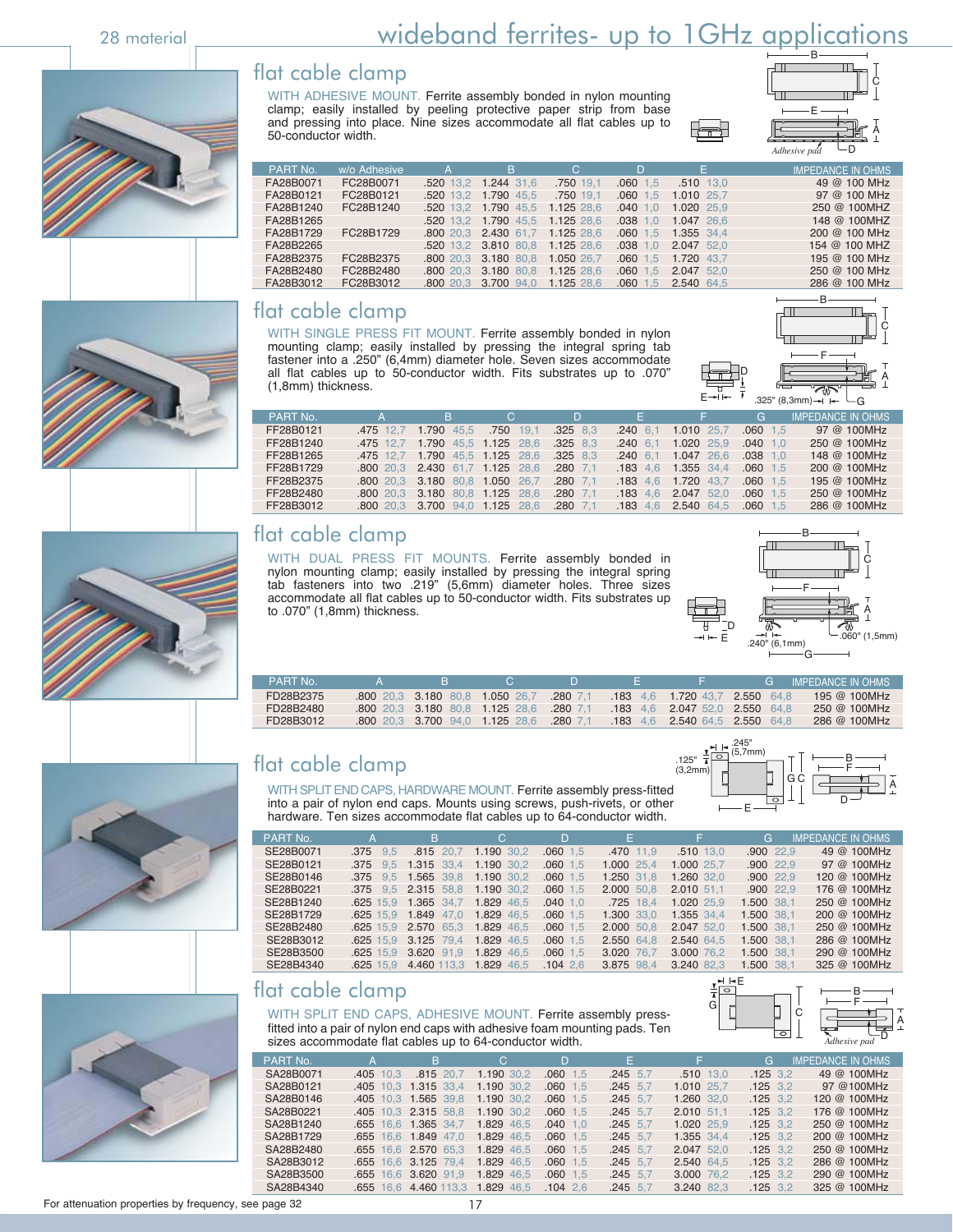# 28 material <u>Constants and wideband ferrites- up to 1GHz applications</u>

#### high impedance flat cable clamp

WITH ADHESIVE MOUNT. Extra wide ferrite assembly greatly increases effective magnetic path. Bonded in nylon mounting clamp; easily installed by peeling protective paper strip from base and pressing into place. Three sizes accommodate all flat cables up to 50-conductor width.



| <b>PART No.</b> | w/o Adhesiye | ≺∸ | н.                              |  |                       | <b>IMPEDANCE IN OHMS</b> |
|-----------------|--------------|----|---------------------------------|--|-----------------------|--------------------------|
| FA28B1785       | FC28B1785    |    | 800 20.3 2.430 61.7 1.500 38.1  |  | 060 1.5 1.355 34.4    | 260 @ 100MHz             |
| FA28B2500       | EC28B2500    |    | .800 20.3 3.180 80.8 1.500 38.1 |  | $.060$ 1.5 2.047 52.0 | 325 @ 100MHz             |
| FA28B3000       | FC28B3000    |    | 800 20.3 3.700 94.0 1.500 38.1  |  | 060 1.5 2.540 64.5    | 370 @ 100MHz             |



## high impedance flat cable clamp

WITH SINGLE PRESS FIT MOUNT. Extra wide ferrite assembly greatly increases effective magnetic path. Bonded in nylon mounting clamp; easily installed by pressing the integral spring tab fastener into a .250" (6,4mm) diameter hole. Three sizes accommodate all flat cables up to 50-conductor width. Fits substrates up to .070" (1,8mm) thickness.



| <b>PART No</b> |                                |            |              |                       | <b>C</b>   | <b>IMPEDANCE IN OHMS</b> |
|----------------|--------------------------------|------------|--------------|-----------------------|------------|--------------------------|
| FF28B1785      | 800 20.3 2.430 61.7            | 1.500 38.1 | $.280$ 7.1   | $.183$ 4.6 1.355 34.4 | $.060$ 1.5 | 260 @ 100MHz             |
| FF28B2500      | 800 20.3 3.180 80.8 1.500 38.1 |            | $.280 - 7.1$ | 183 4.6 2.047 52.0    | $.060$ 1.5 | 325 @ 100MHz             |
| FF28B3000      | 800 20.3 3.700 94.0            | 1.500 38.1 | $.280$ 7.1   | 183 4.6 2.540 64.5    | .060<br>15 | 370 @ 100MHz             |



### high impedance flat cable clamp

WITH DUAL PRESS FIT MOUNTS. Extra wide ferrite assembly greatly increases effective magnetic path. Bonded in nylon mounting clamp; easily installed by pressing the integral spring tab fasteners into two .219" (5,6mm) diameter holes. Two sizes accommodate all flat cables up to 50-conductor width. Fits substrates up to .070" (1,8mm) thickness.



| <b>PART No.</b> |                                 |              |                                 | G | <b>IMPEDANCE IN OHMS</b> |
|-----------------|---------------------------------|--------------|---------------------------------|---|--------------------------|
| FD28B2500       | .800 20.3 3.180 80.8 1.500 38.1 | $.280\,7.1$  | $183$ 4.6 2.047 52.0 2.550 64.8 |   | 325 @ 100MHz             |
| FD28B3000       | .800 20.3 3.700 94.0 1.500 38.  | $.280$ $7.1$ | 183 4.6 2.540 64.5 2.550 64.8   |   | 370 @ 100MHz             |



## high impedance flat cable sleeve clamp

WITH 15-CONDUCTOR FLAT CABLE OPENING. Uniquely accommodates flat cables up to 15-conductors through the horizontal opening with substantially more impedance than standard flat clamps used typically for this type of application.

Available with optional adhesive foam mounting pad base.



| Available in standard colors gray (SS28B2035-15) and black (SS28B2035-15K)                      | Patent No. 5,003,278   |  |  |  |                   |
|-------------------------------------------------------------------------------------------------|------------------------|--|--|--|-------------------|
| PART No.                                                                                        | N w/Adhesive Pad A B N |  |  |  | IMPEDANCE IN OHMS |
| 61.6 755 1.1 1.230 35.1 8828B2035-15 1.16 29.4 1.25 31.8 1.125 28.6 038 1.1 1.230 35.1 755 21.6 |                        |  |  |  | 270 @ 100MHz      |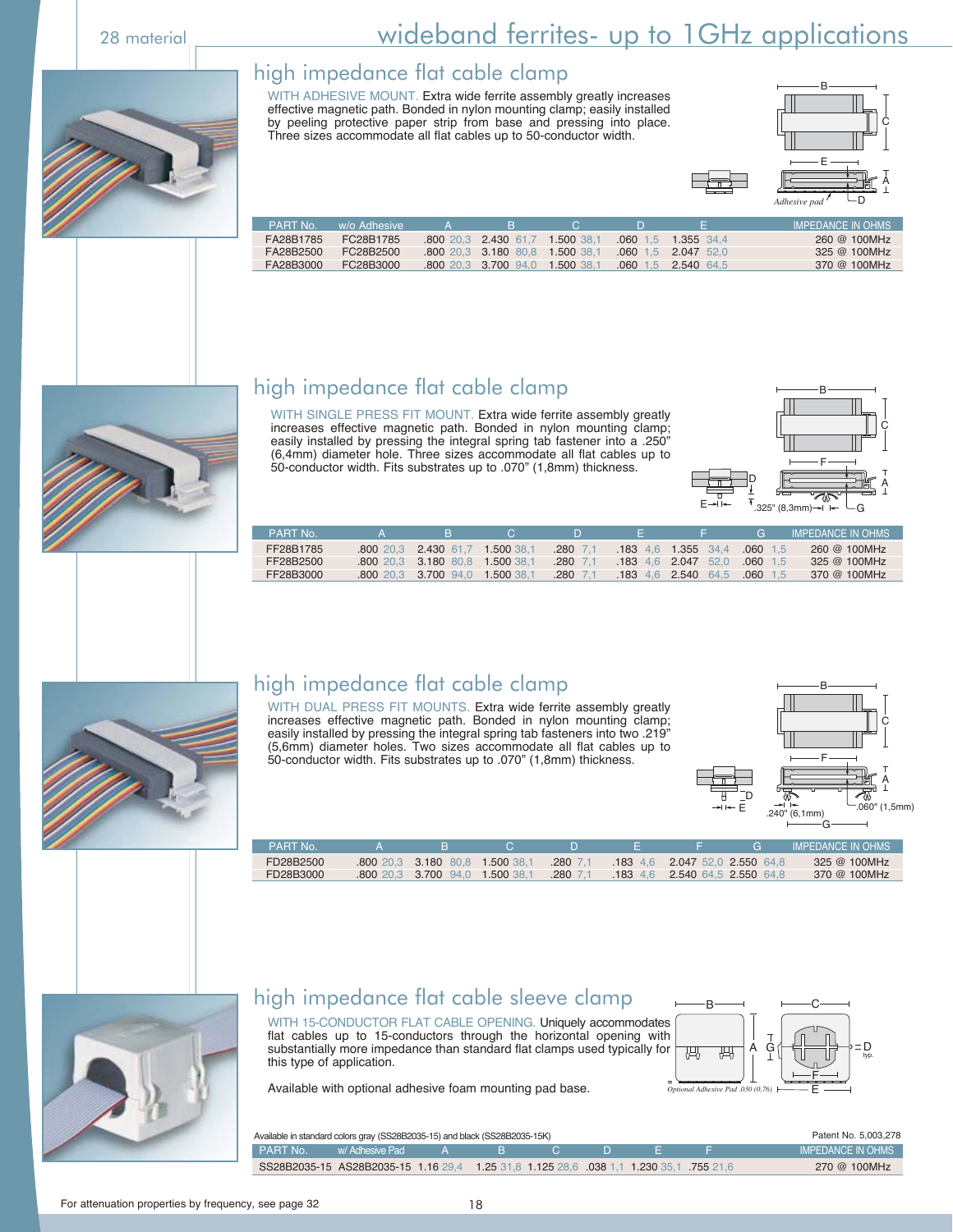# 28 material <u>Constants and the wideband ferrites- up to 1GHz applications</u>

#### low profile solids

ULTRA-THIN. Excellent for thin flex circuits and SCSI 2 flat cables on .025" (0,64mm) centers. Six sizes accommodate cable widths up to 2.00" (50,8 mm).



28 1.5 1.959 1.5 1.853 1.853 1.953 1.953 1.953 1.953 1.953 1.953 1.953 1.953 1.953 1.953 1.953 1.953 1.953 1.<br>245 @ 100MHz  $245@100MHz$ 

| Е | ņ<br>≕ |
|---|--------|

|                |            |                                 |                                  |              |                                                                                                                                                                                                                                                                                                                                                                                   | . 17              |
|----------------|------------|---------------------------------|----------------------------------|--------------|-----------------------------------------------------------------------------------------------------------------------------------------------------------------------------------------------------------------------------------------------------------------------------------------------------------------------------------------------------------------------------------|-------------------|
| PART No.       |            |                                 | C.                               |              |                                                                                                                                                                                                                                                                                                                                                                                   | IMPEDANCE IN OHMS |
| 28R0760        | .760 19.3  |                                 | .510 13,0 1.125 28,6             | $.300$ 7.6   | $.051$ 1.3                                                                                                                                                                                                                                                                                                                                                                        | 150 @ 100MHz      |
| 28R1127        | 1.125 28.6 |                                 | .925 23,5 1.220 31,0             | $.303$ 7.7   | $.066$ 1.7                                                                                                                                                                                                                                                                                                                                                                        | 188 @ 100MHz      |
| 28R1127-2      | 1.125 28.6 |                                 | 925 23.5 .980 24.9               | $.303$ $7.7$ | $.066$ 1.7                                                                                                                                                                                                                                                                                                                                                                        | 151 @ 100MHz      |
| 28R1260        |            |                                 | 1.260 32,0 1.010 25,7 1.125 28,6 | $.300$ 7.6   | $.051$ 1.3                                                                                                                                                                                                                                                                                                                                                                        | 237 @ 100MHz      |
| 28R1575        |            |                                 | 1.575 40.0 1.325 33.7 1.125 28.6 | $.300$ 7.6   | $.051$ 1.3                                                                                                                                                                                                                                                                                                                                                                        | 160 @ 100MHz      |
| 28R1953        |            | 1.953 49.6 1.732 44.0 .472 12.0 |                                  | $.288$ 7.3   | $.059$ 1.5                                                                                                                                                                                                                                                                                                                                                                        | 109 @ 100MHz      |
| <b>ORROROO</b> |            | 230058420505211125286           |                                  | 300 76       | $\bigcap$ $\bigcap$ $\bigcap$ $\bigcap$ $\bigcap$ $\bigcap$ $\bigcap$ $\bigcap$ $\bigcap$ $\bigcap$ $\bigcap$ $\bigcap$ $\bigcap$ $\bigcap$ $\bigcap$ $\bigcap$ $\bigcap$ $\bigcap$ $\bigcap$ $\bigcap$ $\bigcap$ $\bigcap$ $\bigcap$ $\bigcap$ $\bigcap$ $\bigcap$ $\bigcap$ $\bigcap$ $\bigcap$ $\bigcap$ $\bigcap$ $\bigcap$ $\bigcap$ $\bigcap$ $\bigcap$ $\bigcap$ $\bigcap$ | $245$ @ 100MHz    |



ULTRA-THIN WITH SHOCK MOUNT ADHESIVE FOAM BASE. Excellent for thin flex circuits and SCSI 2 flat cables on .025" (0,64mm) centers. Six sizes accommodate cable widths up to 2.00" (50,8mm). High tack adhesive mounting pad secures to almost any surface. Can be stacked one on top of another.





| PART No.    |                                  | B                                | C.                   | D            | E.         | <b>IMPEDANCE IN OHMS</b> |
|-------------|----------------------------------|----------------------------------|----------------------|--------------|------------|--------------------------|
| SM28R0760   | .760 19.3                        |                                  | .510 13.0 1.125 28.6 | $.330$ 8.4   | $.051$ 1.3 | 150 @ 100MHz             |
| SM28R1127   | $1.125$ 28.6                     |                                  | .925 23.5 1.220 31.0 | .33388.5     | $.066$ 1.7 | 188 @ 100MHz             |
| SM28R1127-2 | 1.125 28.6                       |                                  | 925 23.5 .980 24.9   | $.303$ 8.5   | $.066$ 1.7 | 151 @ 100MHz             |
| SM28R1260   |                                  | 1.260 32.0 1.010 25.7 1.125 28.6 |                      | $.330$ 8.4   | $.051$ 1.3 | 237 @ 100MHz             |
| SM28R1575   | 1.575 40.0 1.325 33.7 1.125 28.6 |                                  |                      | $.330$ 8.4   | $.051$ 1.3 | 160 @ 100MHz             |
| SM28R1953   |                                  | 1.953 49.6 1.732 44.0 .472 12.0  |                      | $.318$ $8.1$ | $.059$ 1.5 | 109 @ 100MHz             |
| SM28R2300   | 2.300 58.4 2.050 52.1 1.125 28.6 |                                  |                      | $.330$ 8.4   | $.051$ 1.3 | 245 @ 100MHz             |
|             |                                  |                                  |                      |              |            |                          |



## flex-circuit low profile solids

ULTRA-THIN WITH OPTIONAL ADHESIVE FOAM BASE. Solid thin profile ferrite suppressors. Excellent for flex-circuits and tight spaces. Various sizes can accommodate circuits up to 1.25" (31,8mm). *Adhesive foam*



|   | н Сн |
|---|------|
| Е | Ď    |
|   |      |

| PART No.    | w/Adhesive   | $\Delta$   | B.           | C.            |                    | F.          | <b>IMPEDANCE IN OHMS</b> |
|-------------|--------------|------------|--------------|---------------|--------------------|-------------|--------------------------|
| FX28R0984-0 | FX28R0984-0A | .984 25.0  | .709 18.0    | $.945$ 24.0   | .303               | .035<br>0.9 | 220 @ 100MHz             |
| FX28R0984-2 | FX28R0984-2A | .984 25.0  | .709<br>18.0 | $.630$ 16.0   | .303               | .035<br>09  | 170 @ 100MHz             |
| FX28R1261-2 | FX28R1261-2A | 1.260 32.0 | .988 25.1    | $.382$ $.9.7$ | .303<br>$\sqrt{2}$ | .035<br>0.9 | 135 @ 100MHz             |
| FX28R1450-1 | FX28R1450-1A | 1.450 36.8 | $1.165$ 29.6 | $.394$ 10.0   | .303<br>$\sqrt{2}$ | .035<br>0.9 | 130 @ 100MHz             |
| FX28R1457-4 | FX28R1457-4A | 1.457 37.0 | 1.299 33.0   | .530 13.5     | .177<br>4.5        | .020<br>05  | 140 @ 100MHz             |

 28B0785 SM28B0785 .785 19,9 .515 13,1 1.100 27,9 .445 11,3 .145 3,7 170 @ 100MHz 28R1531\* SM28R1531\* 1.530 38,9 1.045 26,5 1.125 28,6 1.055 26,8 .510 13,0 196 @ 100MHz 28B1775 SM28B1775 1.775 45,1 1.355 34,4 1.125 28,6 .520 13,2 .060 1,52 293 @ 100MHz 28B1779 SM28B1779 2.500 63,5 2.050 52,1 1.125 28,6 .530 13,5 .066 1,68 295 @ 100MHz 28B1101 SM28B1101 1.101 28,0 .902 22,9 .577 14,7 .335 8,5 .059 1,5 133 @ 100MHz 28B1775-1 SM28B1775-1 1.775 45,1 1.355 34,4 .500 12,7 .520 13,2 .060 1,5 151 @ 100MHz 28B2170-1 SM28B2170-1 2.170 55,1 1.720 43,7 .500 12,7 .530 13,5 .050 1,3 176 @ 100MHz 28B2002 SM28B2002 2.394 60,8 2.000 50,8 .610 15,5 .724 18,4 .300 7,6 109 @ 100MHz 28B3149 SM28B3149 3.149 80,0 2.700 68,6 .500 12,7 .502 12,8 .075 1,9 93 @ 100MHz

PART No. w/Adhesive A B C D E IMPEDANCE IN OHMS

#### rectangular solids

WITH OPTIONAL SHOCK-MOUNT ADHESIVE FOAM BASE. Solid ferrite suppressors configured to accept flat ribbon cables. Must be installed prior to termination of the cable. High tack adhesive mounting pad secures the cable routing to a fixed point on almost any surface. Can be stacked one on top of another. A variety of designs accommodate special installation and insertion loss requirements.



*Adhesive foam shock mount base*

|    | * Notated Versions Only |
|----|-------------------------|
| εE |                         |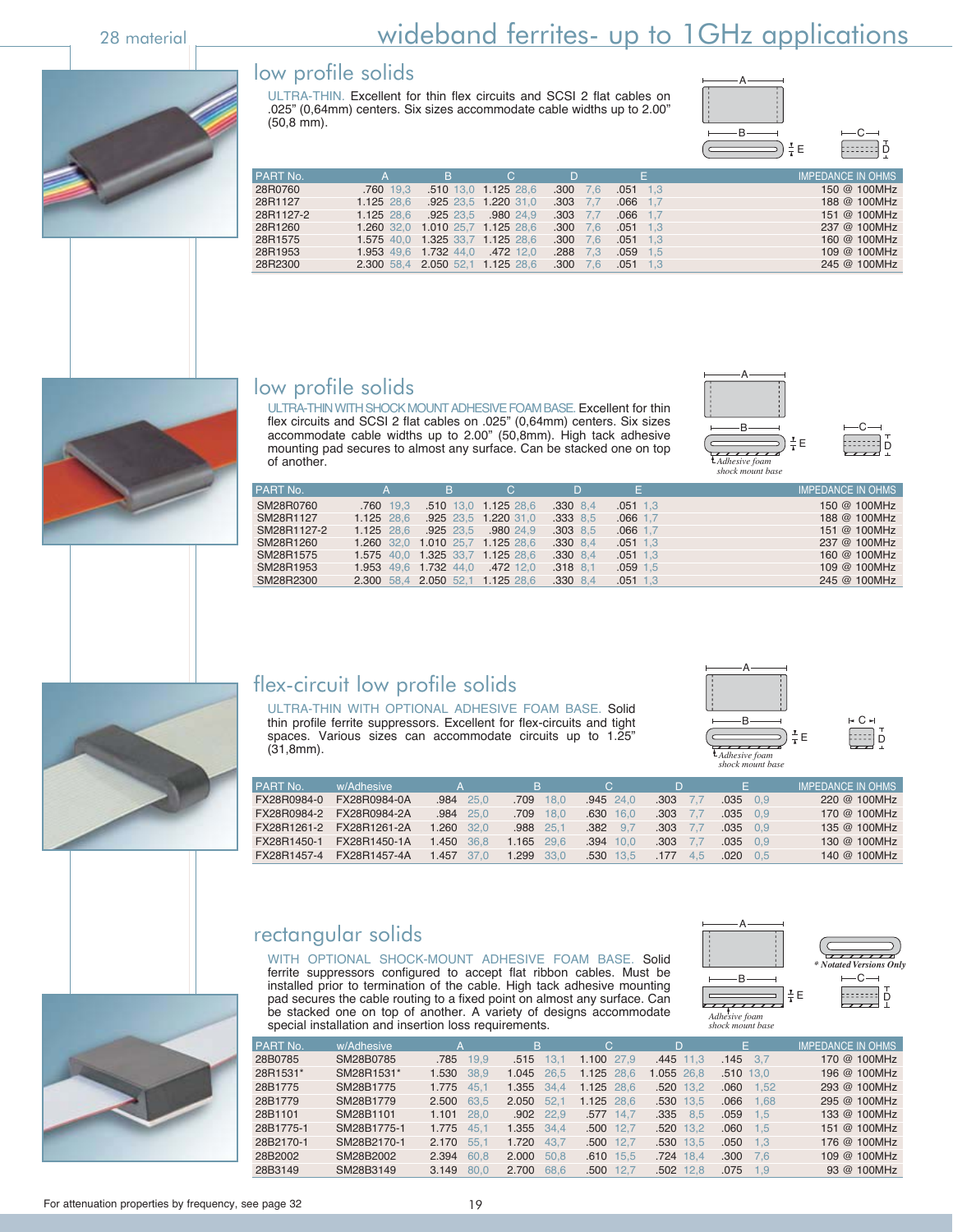#### saddle beads®



#### HALF-TOROIDS AND HALF-BEADS WITH OR WITHOUT ADHESIVE MOUNT BASE.

 Absorbs RFI right at the source before resonance and harmonics effects are transferred to neighboring components.

 U-shaped with central opening extending directly to the outside radius for easy mounting. By simply straddling a cable or PCB component, a significant amount of magnetic coupling occurs, between 30%-40% of the impedance of our fully circumferential styles, depending on configuration.

 Excellent for quick, economical applications, tight spaces, electronic enclosure cable routing, and especially direct mounting over leaded or surface mount printed circuit board components. Attaches to any surface with optional adhesive foam base or common electronic adhesives.



*\* + Optional adhesive mount base* .030" *(0,7mm) thick Point of measured impedance (see impedance below)*

| PART No.<br>without   | PART No.<br>with      |             |              |                |             |             |             |                                 |
|-----------------------|-----------------------|-------------|--------------|----------------|-------------|-------------|-------------|---------------------------------|
| <b>Adhesive Mount</b> | <b>Adhesive Mount</b> |             | B.           |                | D           | F           | <b>TYPE</b> | <b>IMPEDANCE IN OHMS (ref.)</b> |
| SB28B0550             | SB28B0550AB           | $.550$ 14.0 | $.107$ 2.7   | .275<br>7.0    | .214<br>5.4 | 1.105 28.0  | half bead   | 100 @ 100MHz                    |
| SB28B0617             | SB28B0617AB           | .617 15.7   | $.138$ 3.5   | .308<br>7.8    | .276<br>7.0 | 1.125 28.6  | half toroid | 95 @ 100MHz                     |
| SB28B0642             | SB28B0642AB           | $.642$ 16.3 | $.150$ 3.8   | .341<br>$-8.7$ | .320<br>8.1 | .630 16.0   | half toroid | 30 @ 100MHz                     |
| SB28B0805             | SB28B0805AB           | $.805$ 20.4 | $.172$ 4.3   | .402 10,2      | .404 10.3   | $.394$ 10.0 | half toroid | 25 @ 100MHz                     |
| SB28B0937             | SB28B0937AB           | .937 23.8   | $.224$ 5.7   | .468 11,9      | .449 11.4   | .551 14.0   | half toroid | 34 @ 100MHz                     |
| SB28B1123             | SB28B1123AB           | 1.123 28.5  | $.271$ 6.9   | .56114.2       | .543 13.8   | 1.125 28.6  | half toroid | 83 @ 100MHz                     |
| SB28B0984             | SB28B0984AB           | .984 25.0   | $.295$ 7.5   | .492 12.5      | .591 15.0   | .472 12.0   | half toroid | 37 @ 100MHz                     |
| SB28B1251             | SB28B1251AB           | 1.251 31.8  | $.375$ $9.5$ | $.625$ 15.9    | .750 19.1   | .875 22.2   | half toroid | 50 @ 100MHz                     |
| SB28B1501             | SB28B1501AB           | 1.500 38,1  | $.375$ $9.5$ | .750 19.1      | .750 19.1   | 1.000 25,4  | half toroid | 80 @ 100MHz                     |
| SB28B1500             | SB28B1500AB           | 1.500 38,1  | .500 12.7    | .750 19.1      | 1.000 25.4  | 1.000 25.4  | half toroid | 75 @ 100MHz                     |
| SB28B2000             | SB28B2000AB           | 2.000 50,0  | .500 12.7    | 1.000 25.4     | 1.000 25,4  | 1.500 38.1  | half toroid | 175 @ 100MHz                    |



## saddle beads®

#### HALF-SLEEVES AND RECTANGULAR PLATES WITH OR WITHOUT ADHESIVE MOUNT BASE.

Absorbs RFI right at the source before resonance and harmonics effects are transferred to neighboring components.

 Rectangular sleeves or plate shapes with central opening extending outward to easily straddle a cable or PCB component, introducing a significant amount of magnetic coupling and impedance. Between 30% to 40% of the impedance of our fully enclosed styles, depending on configuration.

 When affixed with thermally conductive adhesive to flat components, such as semiconductors, heat sink thermal dissipation occurs, increasing component efficiency. Attaches to any surface with optional adhesive foam base or common electronic adhesives.



SB28B2027AB .296 7,5 .048 1,2 .148 3,8 .096 2,4 .297 7,5 half sleeve 18 @ 100MHz SB28B2034AB .445 11,3 .110 2,8 .200 5,1 .220 5,6 1.000 25,4 half sleeve 30 @ 100MHz SB28B2031AB .536 13,6 .125 3,2 .270 6,9 .250 6,4 1.100 27,9 half sleeve 45 @ 100MHz SB28B2030AB .638 16,2 .176 4,5 .319 8,1 .352 9,0 1.100 27,9 half sleeve 40 @ 100MHz<br>SB28B2041AB .800 20,3 .200 5,1 .400 10,2 .400 10,2 1.100 27,9 half sleeve 40 @ 100MHz SB28B2041AB .800 20,3 .200 5,1 .400 10,2 .400 10,2 1.100 27,9 half sleeve 40 @ 100MHz<br>SB28B2032AB .965 24,5 .256 6,5 .492 12,5 .512 13,0 1.050 26,7 half sleeve 60 @ 100MHz SB28B2032AB SB28B2035AB .965 24,5 .365 9,3 .492 12,5 .730 18,5 1.050 26,7 half sleeve 65 @ 100MHz<br>SB28B2039AB 1.400 35,5 .255 6,5 .700 17,8 .510 13,0 1.500 38,1 half sleeve 245 @ 100MHz SB28B2039AB 1.400 35,5 .255 6,5 .700 17,8 .510 13,0 1.500 38,1 half sleeve 245 @ 100MHz<br>SB28B2043AB 1.400 35,5 .375 9,5 .700 17,8 .750 17,8 1.500 38,1 half sleeve 125 @ 100MHz SB28B2043AB 1.400 35,5 .375 9,5 .700 17,8 .750 17,8 1.500 38,1 half sleeve 125 @ 100MHz SB28B0010AB .325 8,3 .062 1,6 .163 4,1 .125 3,2 .600 15,2 half sleeve 20 @ 100MHz<br>SB28B0071AB .710 18.0 .030 0.7 .130 3.3 .510 13.0 .500 12.7 rectangular plate 23 @ 100MHz SB28 .510 13,0 .500 12,7 rectangular plate 23 @ 100MHz<br>3.3 1.010 25.7 .500 12.7 rectangular plate 35 @ 100MHz SB28B0121AB 1.210 30,7 .030 0,7 .130 3,3 1.010 25,7 .500 12,7 rectangular plate 35 @ 100MHz<br>SB28B0146AB 1.460 37,1 .030 0.7 .130 3,3 1.260 32,0 .500 12,7 rectangular plate 30 @ 100MHz SB28B0146AB 1.460 37,1 .030 0,7 .130 3,3 1.260 32,0 .500 12,7 rectangular plate 30 @ 100MHz<br>SB28B0221AB 2.210 56.1 .030 0.7 .130 3.3 .2.010 51.1 .500 12.7 rectangular plate 30 @ 100MHz SB2822012 51,1 .500 12,7 rectangular plate 30 @ 100MHz<br>SB280 6.4 1.355 34.4 1.125 28.6 rectangular plate 30 @ 100MHz SB28B1729AB 1.729 43,9 .030 0,7 .250 6,4 1.355 34,4 1.125 28,6 rectangular plate 80 @ 100MHz<br>SB28B2375AB 2.350 59,7 .030 0,7 .250 6,4 1.720 43,7 1.000 25,4 rectangular plate 79 @ 100MHz rectangular plate SB28B2480AB 2.500 63,5 .030 0,7 .250 6,4 2.047 52,0 1.125 28,6 rectangular plate 100 @ 100MHz<br>SB28B3012AB 3.000 76.2 .030 0.7 .250 6.4 2.540 64.5 1.125 28.6 rectangular plate 105 @ 100MHz SB28B3012AB 3.000 76,2 .030 0,7 .250 6,4 2.540 64,5 1.125 28,6 rectangular plate 105 @ 100MHz<br>SB28B3500AB 3.500 86,5 .030 0,7 .250 6,4 3.000 76,2 1.125 28,6 rectangular plate 125 @ 100MHz SB28B3500AB 3.500 86,5 .030 0,7 .250 6,4 3.000 76,2 1.125 28,6 rectangular plate 125 @ 100MHz<br>SB28B4340AB 4.340110,2 .052 1,3 .250 6,4 3.240 82,3 1.125 28,6 rectangular plate 150 @ 100MHz 1.340110,2 .052 1,3 .250 6,4 3.240 82,3 1.125 28,6 rectangular plate 150 @ 100MHz<br>.500 12,7 N/A .250 6,4\* N/A .500 12,7 square plate 25 @ 100MHz SB28B0500AB .500 12,7 N/A .250 6,4\* N/A .500 12,7 square plate <br>SB28B0500-1AB .500 12,7 N/A .100 2,5 N/A .500 12,7 square plate SB28B0500-1AB .500 12,7 N/A .100 2,5 N/A .500 12,7 square plate 10 @ 100MHz<br>SB28B0875AB .875 22,2 N/A .250 6,4\* N/A .875 22,2 square plate 40 @ 100MHz SB28B0875AB .875 22,2 N/A .250 6,4\* N/A .875 22,2 square plate 40 @ 100MHz SB28B0875-1AB .875 22,2 N/A .100 2,5 N/A .875 22,2 square plate 24 @ 100MHz<br>SB28B1055AB 1.055 26,8 N/A .250 6,4\* N/A 1.055 26,8 square plate 65 @ 100MHz SB28B1055AB 1.055 26,8 N/A .250 6,4\* N/A 1.055 26,8 square plate 65 @ 100MHz<br>SB28B1055-1AB 1.055 26,8 N/A .100 2,5 N/A 1.055 26,8 square plate 28 @ 100MHz SB28B1055-1AB 1.055 26,8 N/A .100 2,5 N/A 1.055 26,8 square plate 28 @ 100MHz SB28B2100AB 2.100 53,3 N/A .250 6,4\* N/A 2.100 53,3 square plate 130 @ 100MHz SB28B2027 SB28B2027AT<br>SB28B2034 SB28B2034AT SB28B2034 SB28B2034AT<br>SB28B2031 SB28B2031AT SB28B2031 SB28B2031AT SB28B2030 SB28B2030AT<br>SB28B2041 SB28B2041AT SB28B2041AT SB28B2032 SB28B2032AT<br>SB28B2035 SB28B2035AT SB28B2035 SB28B2035AT<br>SB28B2039 SB28B2039AT SB28B2039 SB28B2039AT<br>SB28B2043 SB28B2043AT SB28B2043 SB28B2043AT<br>SB28B0010 SB28B0010AT SB28B0010 SB28B0010AT<br>SB28B0071 SB28B0071AT SB28B0071 SB28B0071AT SB28B0121 SB28B0121AT<br>SB28B0146 SB28B0146AT SB28B0146 SB28B0146AT<br>SB28B0221 SB28B0221AT SB28B0221AT SB28B1729 SB28B1729AT SB28B2375 SB28B2375AT SB28B2480 SB28B2480AT<br>SB28B3012 SB28B3012AT SB28B3012 SB28B3012AT<br>SB28B3500 SB28B3500AT SB28B3500 SB28B3500AT<br>SB28B4340 SB28B4340AT SB28B4340AT SB28B0500 N/A<br>SB28B0500-1 N/A SB28B0500-1 N/A<br>SB28B0875 N/A SB28B0875 N/A<br>SB28B0875-1 N/A SB28B0875-1 N/A<br>SB28B1055 N/A SB28B1055 SB28B1055-1 N/A<br>SB28B2100 N/A SB28B2100 SB28B2100-1 N/A PART No. B C D E TYPE IMPEDANCE IN OHMS (ref.) ART No. PART No. ithout<br>ive Moun Adhesive Mount Adhesive Mount

SB28B2100-1AB 2.100 53,3 N/A .100 2,5 N/A 2.100 53,3 square plate 70 @ 100MHz